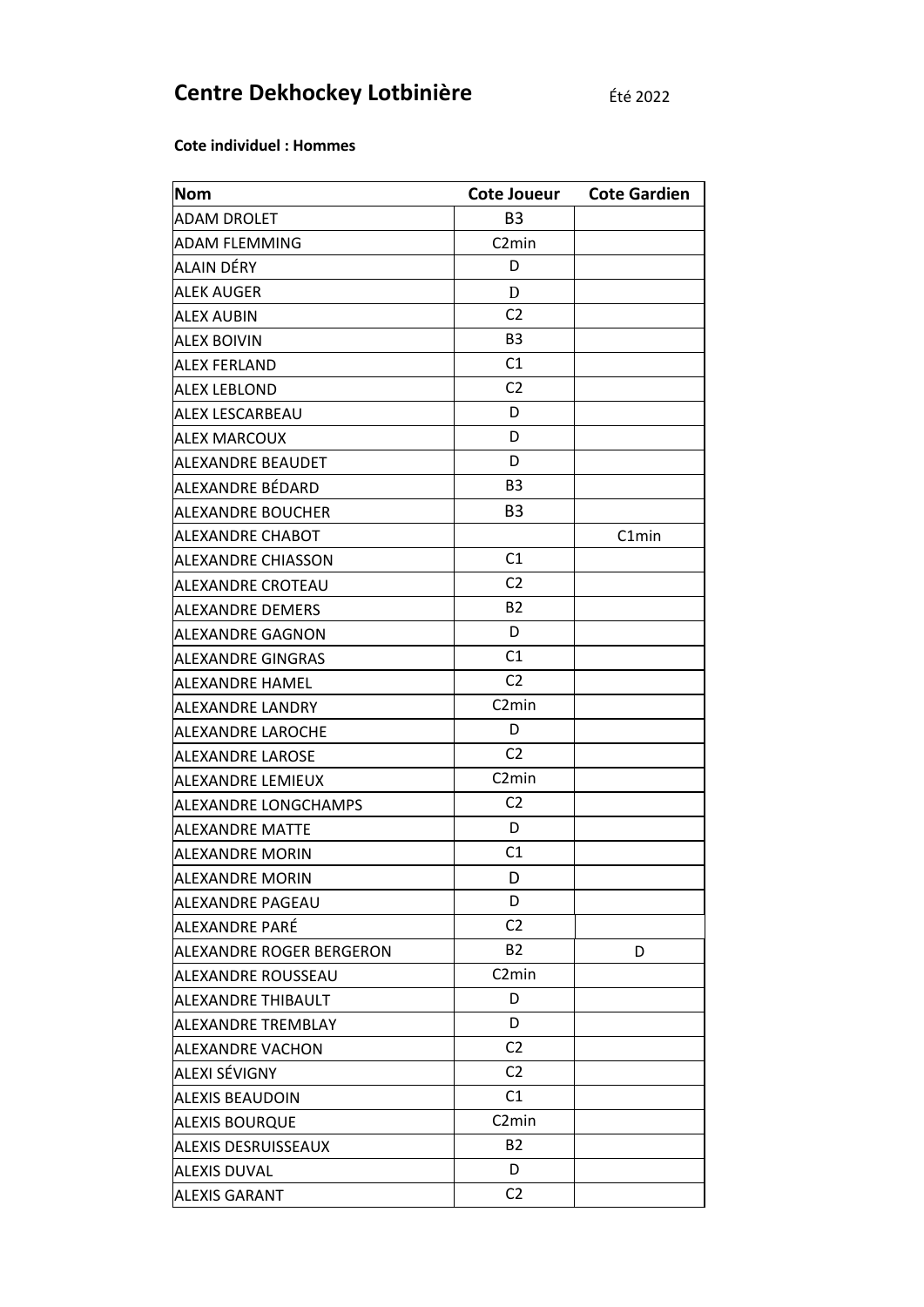| <b>ALEXIS GUILLEMETTE</b>     | <b>B1</b>          |    |
|-------------------------------|--------------------|----|
| <b>ALEXIS IOUALALEN</b>       | D                  |    |
| ALEXIS LAVERDIÈRE             | C1                 |    |
| ALEXIS LEMAY                  | D                  |    |
| <b>ALEXIS ROUSSEAU</b>        | C1                 |    |
| <b>ALEXIS ROY</b>             |                    | D  |
| ANDRÉ BRICAULT                | D                  |    |
| ANDRÉ HOUDE                   | D                  |    |
| <b>ANDRE PATRY</b>            | D                  |    |
| <b>ANDRE THIBEAULT</b>        | D                  |    |
| ANDRÉLUC LAROCHE              | D                  |    |
| <b>ANTHONY BERGERON</b>       | B <sub>3</sub>     |    |
| ANTHONY CÔTÉ                  | C <sub>2</sub> min |    |
| ANTHONY GAGNÉ                 | D                  |    |
| <b>ANTHONY GENEST</b>         | <b>B1</b>          |    |
| <b>ANTHONY LAMONTAGNE</b>     | C <sub>2</sub>     |    |
| <b>ANTHONY LAROCHE</b>        | C <sub>2</sub> min |    |
| <b>ANTHONY LEMAY</b>          | B <sub>3</sub>     |    |
| <b>ANTHONY MORIN</b>          | C <sub>2</sub>     |    |
| <b>ANTHONY PERREAULT</b>      |                    | D  |
| <b>ANTHONY SÉGUIN</b>         | C <sub>2</sub>     |    |
| ANTHONY THÉBERGE              | D                  |    |
| <b>ANTOINE ABEL</b>           | D                  |    |
| <b>ANTOINE BEAUDET</b>        | D                  |    |
| <b>ANTOINE BERGERON</b>       | D                  |    |
| <b>ANTOINE BOLDUC</b>         | <b>B2</b>          |    |
| <b>ANTOINE DEMERS</b>         | B <sub>3</sub>     |    |
| <b>ANTOINE DESROCHERS</b>     | D                  |    |
| ANTOINE DION                  |                    | C1 |
| ANTOINE LALIBERTÉ             | C <sub>2</sub> min |    |
| <b>ANTOINE LAMONTAGNE</b>     | C <sub>2</sub>     |    |
| <b>ANTOINE LAROCHE</b>        | C1min              |    |
| <b>ANTOINE LECLERC</b>        | D                  |    |
| <b>ANTOINE LEMIEUX</b>        | D                  |    |
| <b>ANTOINE MICHAUD</b>        | C2                 |    |
| <b>ANTOINE POIRIER</b>        | C1                 |    |
| <b>ANTOINE RANCOURT</b>       | C <sub>2</sub> min |    |
| <b>ANTOINE TALBOT FILLION</b> | C1                 |    |
| <b>ANTOINE WEISSMULLER</b>    | C <sub>2</sub>     |    |
| <b>ANTONY BELANGER</b>        | C <sub>2</sub>     |    |
| BEN LORD                      |                    | C1 |
| BENJAMIN BÉLANGER             | B <sub>3</sub>     |    |
| <b>BENJAMIN CAR</b>           | D                  |    |
| <b>BENJAMIN DROLET</b>        | C <sub>2</sub> min |    |
| <b>BENJAMIN LAROCHELLE</b>    | C <sub>2</sub>     |    |
| BENJAMIN MARTINEAU            | C <sub>2</sub> min |    |
|                               |                    |    |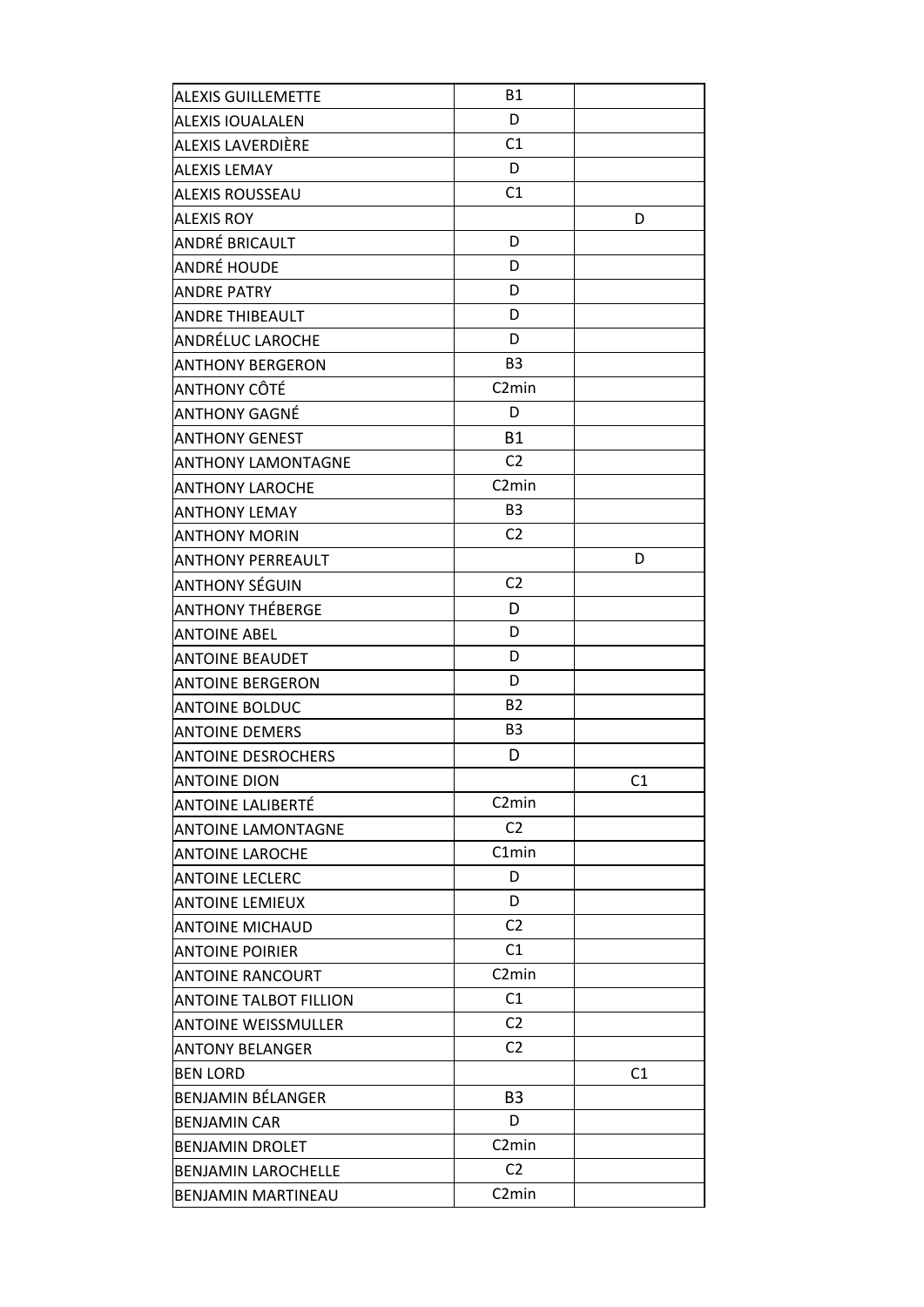| <b>BENOIT ARGUIN</b>            | C <sub>2</sub>     |                    |
|---------------------------------|--------------------|--------------------|
| <b>BENOIT CARRIER</b>           | C1min              |                    |
| <b>BENOIT DUCHESNE</b>          | D                  |                    |
| <b>BENOIT LAMONTAGNE</b>        | C <sub>2</sub>     |                    |
| <b>BERNARD LEMAY</b>            | B <sub>3</sub>     |                    |
| <b>BILLY GINGRAS</b>            |                    | C <sub>2</sub> min |
| <b>BRYAN COTÉ</b>               | <b>B2</b>          |                    |
| <b>BRYAN LATREILLE</b>          | C <sub>2</sub> min |                    |
| <b>CARL FORTIER</b>             | C <sub>2</sub>     |                    |
| CARL LABRECQUE                  | D                  |                    |
| <b>CARL LANDRY</b>              | C1                 |                    |
| <b>CARL LECOURS</b>             |                    | C <sub>2</sub>     |
| <b>CARL PILOTE</b>              | C1                 |                    |
| <b>CARL POURCHELLE</b>          | C1                 |                    |
| <b>CARL STE-CROIX</b>           | C1                 |                    |
| <b>CEDRIC BLAIS</b>             | D                  |                    |
| CÉDRIC GAGNÉ                    | <b>B1</b>          |                    |
| <b>CEDRIC PARE</b>              | C <sub>2</sub>     |                    |
| CÉDRIC PARÉ                     | <b>B1</b>          |                    |
| <b>CEDRIK GINGRAS</b>           | C <sub>2</sub>     | C <sub>2</sub>     |
| CÉDRIK THIBAULT                 | D                  |                    |
| CHARLE-ÉTIENNE BRAULT           | C <sub>2</sub>     |                    |
| <b>CHARLES BIBEAU</b>           | C1                 |                    |
| <b>CHARLES BOISVERT</b>         | C <sub>2</sub>     |                    |
| <b>CHARLES BOURGOIN</b>         | D                  |                    |
| <b>CHARLES CAYER</b>            |                    | C <sub>2</sub>     |
| <b>CHARLES CLAVET</b>           | C <sub>2</sub>     |                    |
| <b>CHARLES DEMERS</b>           |                    | C <sub>2</sub>     |
| <b>CHARLES DEMERS</b>           | C1                 |                    |
| <b>CHARLES DEMERS</b>           |                    | C <sub>2</sub>     |
| <b>CHARLES DESROCHERS</b>       | D                  |                    |
| <b>CHARLES DRAPEAU</b>          | C <sub>2</sub>     |                    |
| <b>CHARLES DROLET</b>           | C <sub>2</sub> min |                    |
| <b>CHARLES LAROCHEL</b>         | D                  |                    |
| <b>CHARLES LECLERC</b>          | D                  |                    |
| <b>CHARLES LEMAY</b>            | D                  |                    |
| <b>CHARLES MARANDA</b>          | C1min              |                    |
| <b>CHARLES MATHIEU</b>          | <b>B1</b>          |                    |
| <b>CHARLES OUELLET</b>          | D                  |                    |
| <b>CHARLES ST-MAURICE</b>       | D                  |                    |
| CHARLES-ANDRÉ CÔTÉ              | C <sub>2</sub>     |                    |
| <b>CHARLES-ANTOINE BERGERON</b> | D                  |                    |
| CHARLES-ANTOINE BOUCHARD-LANGEV | D                  |                    |
| CHARLES-EDOUARD AUBERT          | C1                 |                    |
| <b>CHARLES-OLIVIER RODRIGUE</b> |                    | D                  |
| CHARLES-WILLIAM CÔTÉ            | C1min              | D                  |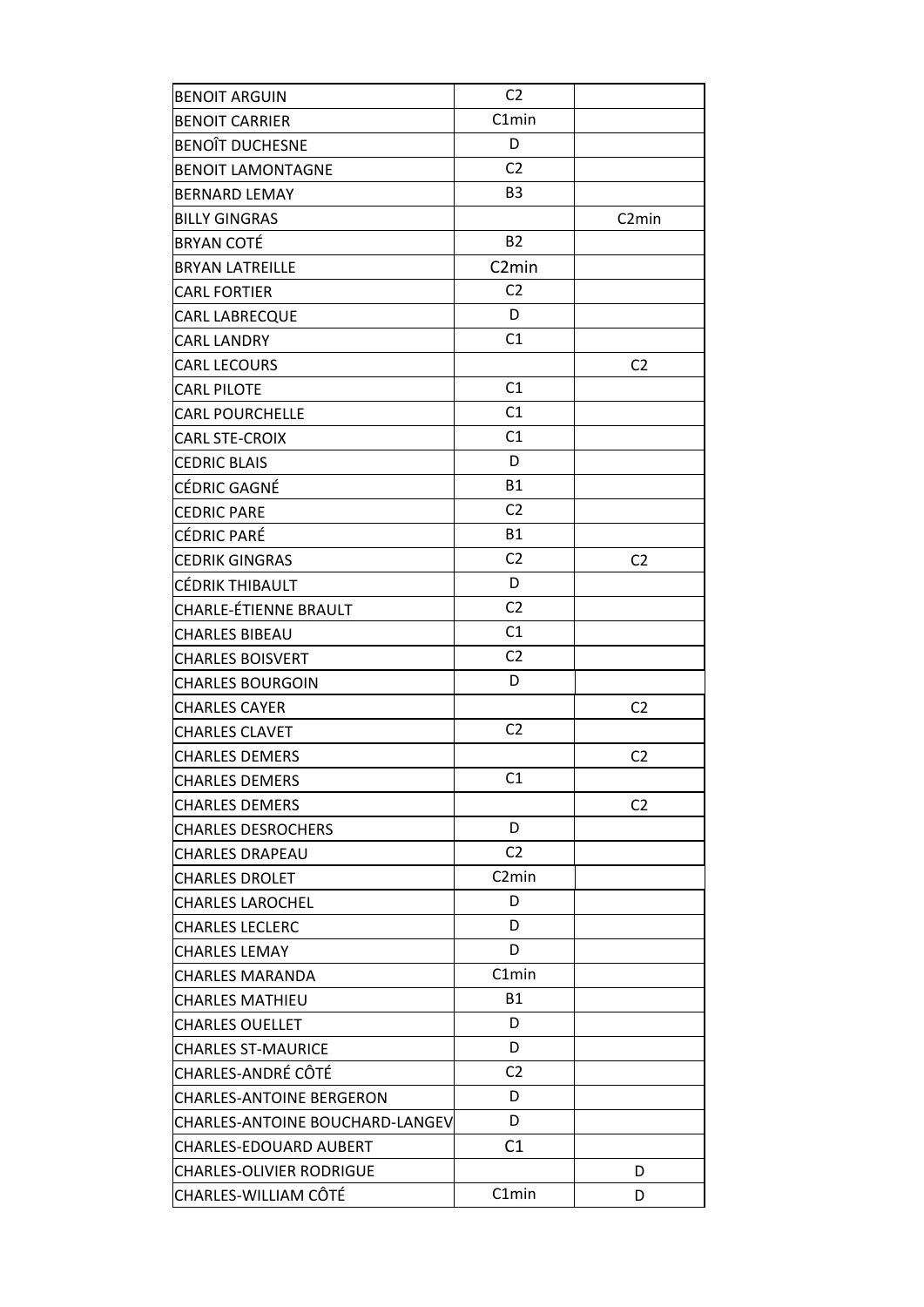| CHARLES-WILLIAM GAGNÉ            | C1min              |           |
|----------------------------------|--------------------|-----------|
| <b>CHARLIE ST-ONGE</b>           | C1min              |           |
| CHRISTIAN GAGNÉ                  | D                  |           |
| CHRISTIAN MARTINEAU              | C <sub>2</sub>     |           |
| <b>CHRISTIAN THIBAULT</b>        | D                  |           |
| <b>CHRISTIAN VACHON</b>          | C <sub>2</sub>     |           |
| <b>CHRISTOPHER DAIGLE</b>        | C1min              |           |
| <b>CHRISTOPHER LACOMBE</b>       | C1                 |           |
| <b>CHRISTOPHER LAMBERT</b>       | C <sub>2</sub>     |           |
| CHRISTOPHER LINTEAU              |                    | D         |
| <b>CHRISTOPHER MARIN</b>         | C <sub>2</sub> min | C1min     |
| <b>CHRISTOPHER PARÉ-TURCOTTE</b> | C <sub>2</sub>     |           |
| <b>CHRISTOPHER TURGEON</b>       | B <sub>3</sub>     |           |
| <b>CHRYSTOPHER DAIGLE</b>        | C <sub>2</sub>     | <b>B3</b> |
| <b>CLAUDE PLANTE</b>             | D                  |           |
| <b>DALE GAGNON</b>               | D                  |           |
| DALE THIBEAULT                   | C <sub>2</sub>     |           |
| <b>DANICK AUGER</b>              | D                  |           |
| <b>DANIEL BEAULIEU</b>           | C1                 |           |
| DANIEL BILODEAU                  | D                  |           |
| DANIEL JAMES CUSHWAY             | C <sub>2</sub> min |           |
| <b>DANIEL LECLERC</b>            | C <sub>2</sub> min |           |
| <b>DANIEL MALTAIS</b>            | D                  |           |
| DANIEL ST-AMANT                  |                    | D         |
| DANNY BÉLANGER                   | D                  |           |
| <b>DANY MARIN</b>                | C <sub>2</sub>     |           |
| DANY MARTINEAU                   | D                  |           |
| <b>DANY ROUILLARD</b>            | C <sub>2</sub>     |           |
| <b>DANY THERRIEN</b>             | C <sub>2</sub>     |           |
| DANYEL CHAREST                   | D                  |           |
| <b>DARREN ARSENEAU</b>           | C <sub>2</sub>     |           |
| DARYL MONTMINY                   | C <sub>2</sub>     |           |
| DAVE DUBOIS                      | C <sub>2</sub> min |           |
| <b>DAVE HOUDE</b>                | D                  |           |
| <b>DAVE LAROCHE</b>              | C <sub>1</sub>     |           |
| <b>DAVE LEGENDRE</b>             | C <sub>2</sub> min |           |
| DAVE LEMAY                       | D                  |           |
| <b>DAVID BELANGER-CYR</b>        | D                  |           |
| DAVID BRÛLÉ                      | C1min              |           |
| <b>DAVID DUROCHER</b>            | C <sub>2</sub> min |           |
| DAVID LAMONTAGNE                 | C <sub>2</sub>     |           |
| <b>DAVID LAROCHE</b>             | C <sub>2</sub> min |           |
| <b>DAVID LIZOTTE</b>             | C1                 |           |
| <b>DAVID MAROIS</b>              | C <sub>2</sub> min |           |
| <b>DAVID MARQUIS</b>             | C1min              |           |
| DAVID MARTINEAU                  |                    | C1        |
|                                  |                    |           |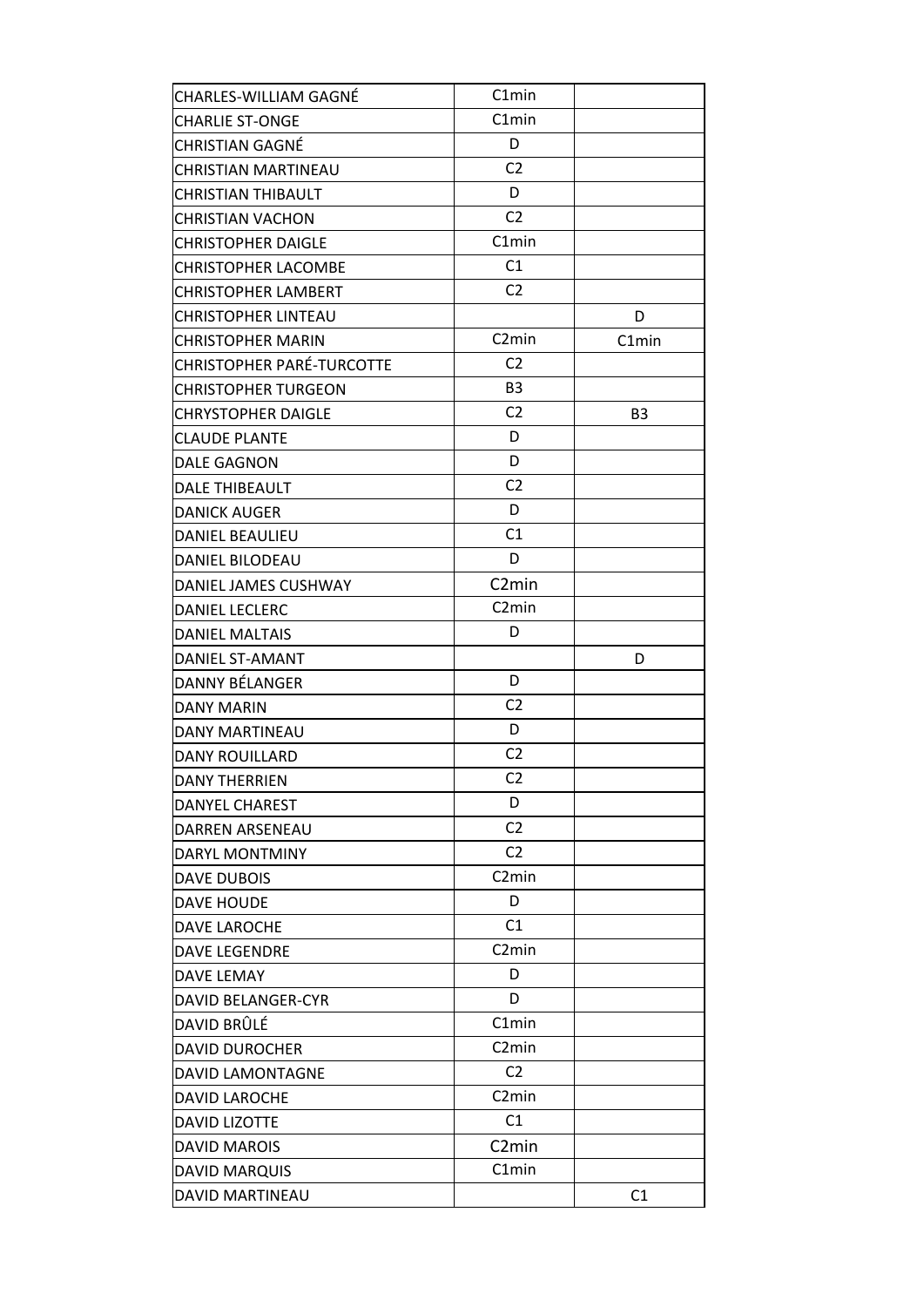| DAVID POLISENO           | C1                 |                    |
|--------------------------|--------------------|--------------------|
| <b>DAVID PREVEREAU</b>   | C <sub>2</sub>     | C <sub>2</sub>     |
| DAVID PRONOVOST          | C <sub>2</sub>     |                    |
| <b>DAVID RENAUD</b>      | C1min              |                    |
| DAVID RENÉ               | D                  |                    |
| <b>DAVID ST-GELAIS</b>   | D                  |                    |
| <b>DAVID THIVIERGE</b>   | C <sub>2</sub> min |                    |
| <b>DAVID VACHON</b>      | C <sub>2</sub>     |                    |
| <b>DAVID VACHON</b>      | C <sub>2</sub> min |                    |
| <b>DAVY NOEL</b>         | <b>B2</b>          |                    |
| <b>DAWSON POULIOT</b>    | C <sub>2</sub>     |                    |
| <b>DENIS BEAUDOIN</b>    | D                  |                    |
| <b>DERECK BELANGER</b>   | D                  |                    |
| <b>DERECK GIRARD</b>     | D                  | D                  |
| <b>DERECK TURMEL</b>     | D                  |                    |
| <b>DEREK DUCHESNEAU</b>  | C <sub>2</sub>     |                    |
| <b>DEREK NOEL</b>        | C <sub>2</sub>     |                    |
| <b>DIDIER LANDRY</b>     | D                  |                    |
| <b>DOMINIC BILODEAU</b>  | C <sub>2</sub> min |                    |
| <b>DOMINIC DORE</b>      | D                  | D                  |
| <b>DOMINIC FONTAINE</b>  | D                  |                    |
| <b>DOMINIC MERCIER</b>   | D                  |                    |
| <b>DOMINIC TURCOTTE</b>  |                    | B <sub>3</sub>     |
| DOMINIQUE DUBÉ           | D                  |                    |
| <b>DONALD CYR</b>        | D                  |                    |
| DONOVAN MARTIN           | C <sub>2</sub>     |                    |
| <b>DYLAN COTE</b>        | C <sub>2</sub>     |                    |
| <b>EDMOND TRÉPANNIER</b> | C <sub>2</sub>     |                    |
| ÉDOUARD DUBOIS           | C <sub>2</sub>     |                    |
| <b>ELLIOT DEMERS</b>     | C <sub>1</sub>     |                    |
| <b>ELLIOT FOURNIER</b>   | C <sub>2</sub>     |                    |
| <b>ELLIOTT BRETON</b>    | C <sub>2</sub>     |                    |
| ÉLOI MARTIN              | C <sub>2</sub>     |                    |
| <b>ÉMILE GINGRAS</b>     | D                  |                    |
| ÉMILE LANDRY             | C1                 |                    |
| <b>EMILE ROUSSEAU</b>    | C <sub>2</sub>     |                    |
| <b>EMMANUEL BEAUDOIN</b> | C <sub>2</sub>     |                    |
| <b>EMMANUEL CROTEAU</b>  | C <sub>2</sub>     |                    |
| <b>ÉRIC BRIE</b>         | <b>B2</b>          |                    |
| ÉRIC DUCHÊNE             | C <sub>2</sub>     | C <sub>2</sub> min |
| ÉRIC GOSSELIN            |                    | C <sub>2</sub>     |
| <b>ERIC THERRIAULT</b>   | C <sub>2</sub> min |                    |
| ETIENNE BOLDUC-CÔTÉ      | C1                 |                    |
| ÉTIENNE BRETON           | C <sub>2</sub>     |                    |
| ÉTIENNE GAGNÉ            | C <sub>2</sub>     |                    |
| ETIENNE GODBOUT          | C1                 |                    |
|                          |                    |                    |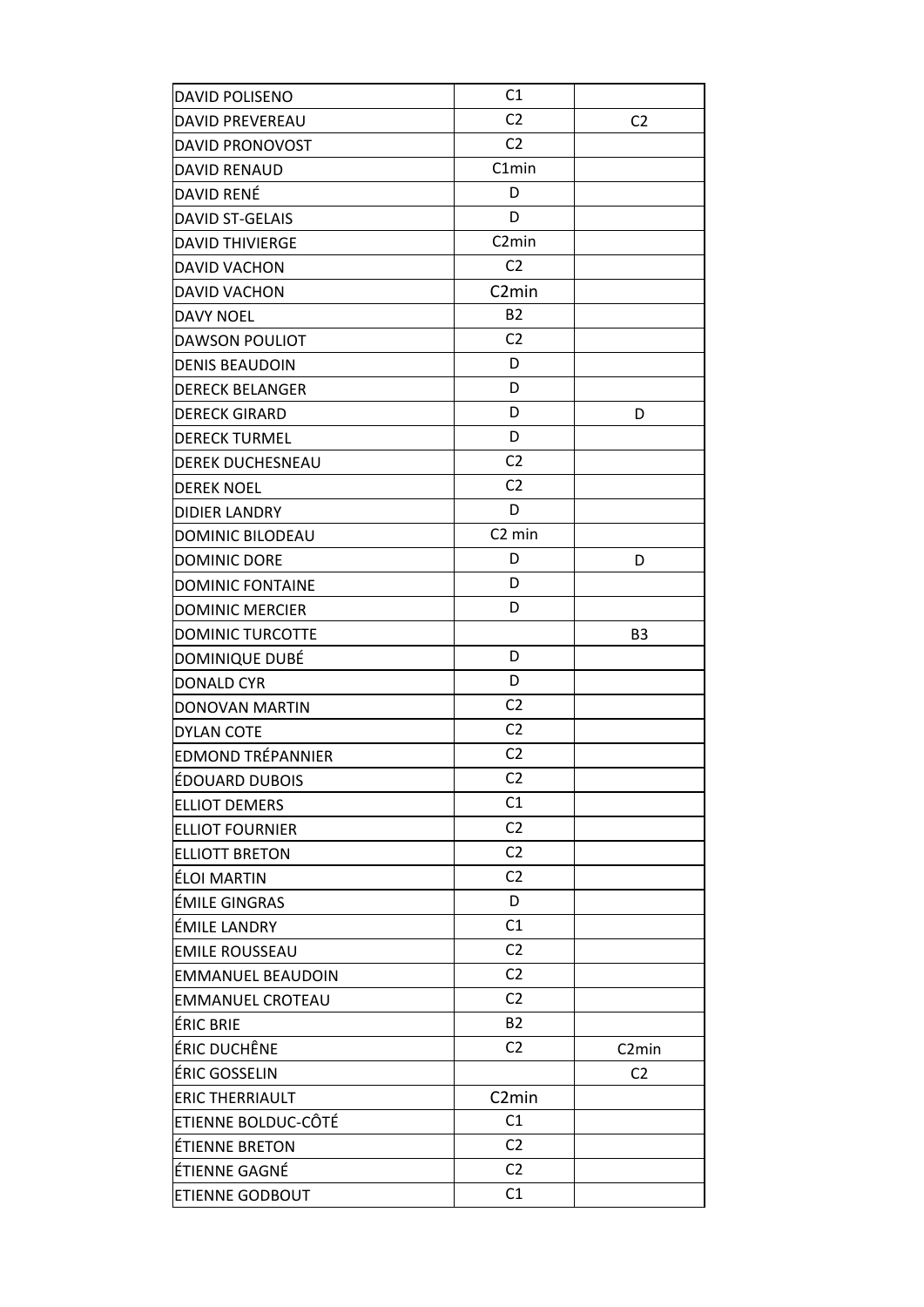| <b>ETIENNE GREGOIRE</b>       | C <sub>2</sub>     |                    |
|-------------------------------|--------------------|--------------------|
| ÉTIENNE PATRY                 | B <sub>3</sub>     |                    |
| <b>ETIENNE RIVARD</b>         |                    | C <sub>2</sub> min |
| <b>FABIEN ROY</b>             | D                  |                    |
| <b>FELIX BERGERON</b>         | C <sub>2</sub>     | <b>B2</b>          |
| FELIX BERGERON (MIGHTY DUCKS) | C <sub>2</sub> min |                    |
| FÉLIX BOUTIN                  | C <sub>2</sub>     |                    |
| FÉLIX CÔTÉ                    | D                  |                    |
| <b>FELIX DAUPHINAIS</b>       | D                  |                    |
| FÉLIX DEMERS                  | C <sub>2</sub>     |                    |
| <b>FÉLIX DESROCHERS</b>       | D                  |                    |
| FÉLIX LAFLAMME                | C1                 |                    |
| <b>FÉLIX LAROCHE</b>          | C <sub>2</sub>     |                    |
| FÉLIX MESSIER                 | C <sub>2</sub> min |                    |
| FÉLIX MOREAU                  | D                  |                    |
| <b>FÉLIX OLIVIER</b>          | D                  |                    |
| FÉLIX PÉPIN                   | <b>B2</b>          |                    |
| <b>FÉLIX POULIOT</b>          | B <sub>3</sub>     |                    |
| FÉLIX RICHARD                 |                    | B <sub>3</sub>     |
| <b>FELIX SAVARD</b>           | C <sub>2</sub>     |                    |
| <b>FRANCIS COMPAGNAT</b>      | C <sub>2</sub>     |                    |
| <b>FRANCIS HAMEL</b>          | D                  |                    |
| <b>FRANCIS LEMAY</b>          | C1min              |                    |
| <b>FRANCIS LEMIRE</b>         | C1                 |                    |
| <b>FRANCIS LETENDRE</b>       | D                  |                    |
| <b>FRANCIS MARCHAND</b>       | C1 min             |                    |
| <b>FRANCIS MARTINEAU</b>      | C1                 | B <sub>3</sub>     |
| <b>FRANCIS OUELLET</b>        | C <sub>2</sub>     |                    |
| <b>FRANCIS PAGE</b>           | C <sub>2</sub>     |                    |
| <b>FRANCIS POIRIER</b>        | C2                 |                    |
| <b>FRANCIS SÉVIGNY</b>        | C <sub>2</sub>     |                    |
| <b>FRANCOIS BÉGIN:</b>        | C <sub>2</sub>     |                    |
| <b>FRANCOIS BELAND</b>        | D                  |                    |
| <b>FRANCOIS DAIGLE</b>        | C <sub>2</sub>     |                    |
| FRANÇOIS DÉRY                 | C1                 |                    |
| <b>FRANÇOIS ROBITAILLE</b>    | D                  |                    |
| <b>FRANCOIS SAVARD</b>        | B <sub>3</sub>     |                    |
| <b>FRED ARSENAULT</b>         | C <sub>2</sub>     |                    |
| <b>FREDERIC DEMERS</b>        | D                  |                    |
| FRÉDÉRIC LAMY                 | C <sub>2</sub>     |                    |
| <b>FREDERIC LECLERC</b>       | C <sub>2</sub>     |                    |
| <b>FRÉDÉRIC ROBIN</b>         |                    | C <sub>2</sub>     |
| <b>FREDERIC VEILLEUX</b>      | C <sub>2</sub>     |                    |
| <b>FREDERICK FRÉCHETTE</b>    | C <sub>2</sub> min |                    |
| <b>FREDERIK BELLEAU</b>       | C <sub>2</sub>     |                    |
| <b>FREDERIKE ROGER SAVARD</b> | C1min              |                    |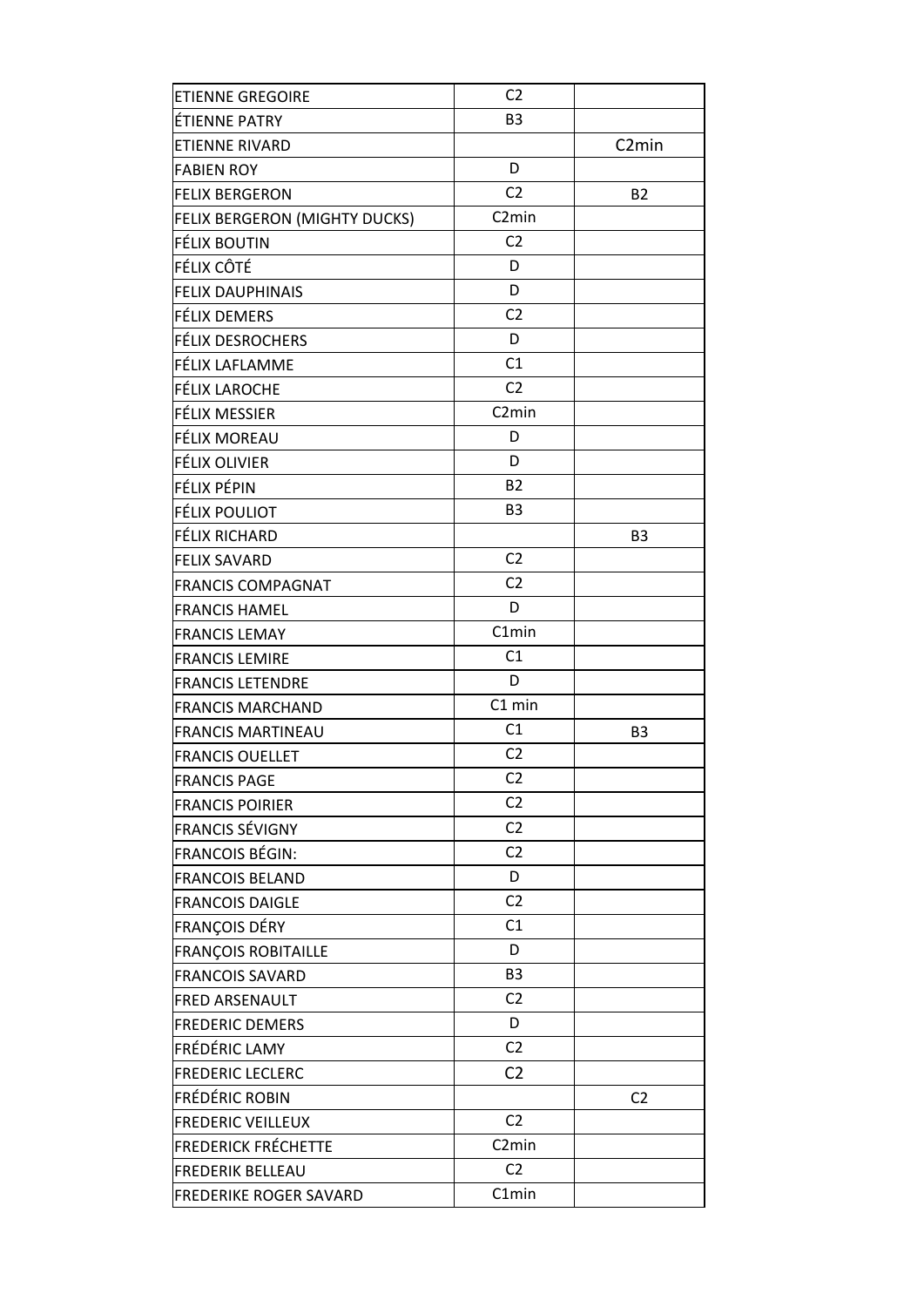| <b>FRENKIE BEAUDOIN</b>      | D                  |    |
|------------------------------|--------------------|----|
| <b>GABRIEL BEAULIEU</b>      | C <sub>2</sub>     |    |
| GABRIEL CÔTÉ                 | D                  |    |
| <b>GABRIEL CROTEAU</b>       | C <sub>2</sub> min |    |
| <b>GABRIEL DEMERS</b>        | C1                 |    |
| GABRIEL GAGNÉ                | D                  |    |
| <b>GABRIEL HUDON</b>         | C1                 |    |
| <b>GABRIEL JOBIN</b>         | C <sub>2</sub>     |    |
| <b>GABRIEL LAFOREST</b>      | D                  |    |
| <b>GABRIEL LAVIGNE</b>       | D                  |    |
| <b>GABRIEL LAVOIE DEMERS</b> | C1                 |    |
| GABRIEL LÉVESQUE             | C <sub>2</sub>     |    |
| <b>GABRIEL MARTINEAU</b>     | C <sub>2</sub> min |    |
| <b>GABRIEL MAYRAND</b>       |                    | C1 |
| <b>GABRIEL NOEL-HAMEL</b>    | D                  |    |
| <b>GABRIEL NOLET</b>         | C <sub>2</sub>     |    |
| GABRIEL PRÉVOST              | C <sub>2</sub>     |    |
| <b>GABRIEL RICHARD</b>       | B <sub>3</sub>     |    |
| <b>GABRIEL ST-PIERRE</b>     | C <sub>2</sub>     |    |
| GERRY COTE                   | C <sub>2</sub>     |    |
| <b>GINO POIRIER</b>          | D                  |    |
| GUILLAUME ABEL               | C <sub>2</sub>     |    |
| <b>GUILLAUME BOUCHARD</b>    | C1                 |    |
| GUILLAUME CÔTÉ               | D                  |    |
| <b>GUILLAUME DUSABLON</b>    | D                  |    |
| <b>GUILLAUME FORTIER</b>     | C1                 |    |
| <b>GUILLAUME JOLY</b>        | D                  |    |
| <b>GUILLAUME LAFLAMME</b>    | B <sub>3</sub>     |    |
| <b>GUILLAUME LAVIGNE</b>     | C <sub>2</sub>     |    |
| <b>GUILLAUME PAQUET</b>      | C <sub>2</sub>     |    |
| <b>GUILLAUME RANCOURT</b>    | C <sub>2</sub>     |    |
| <b>GUILLAUME TALBOT</b>      | D                  |    |
| <b>GUILLAUME TURCOTTE</b>    | C <sub>2</sub>     |    |
| <b>GYSLAIN CAUX</b>          | D                  |    |
| <b>HENRI JOMPHE</b>          | D                  |    |
| <b>HUBERT GAUDREAU</b>       | C <sub>2</sub>     |    |
| <b>HUBERT GUILLEMETTE</b>    | D                  |    |
| <b>HUBERT MONTMINY</b>       | C1                 |    |
| <b>HUBERT TROTTIER</b>       | C <sub>2</sub>     |    |
| HUGUE-DOMINIQUE PELLETIER    | B <sub>3</sub>     |    |
| <b>JACK BOIVIN</b>           |                    | C1 |
| <b>JACOB BISSON</b>          | C <sub>2</sub>     |    |
| <b>JACOB BOIVIN</b>          | B <sub>3</sub>     |    |
| <b>JACOB CHARTRAND</b>       | C <sub>2</sub>     |    |
| <b>JACOB D'AIGLE</b>         | C <sub>2</sub>     |    |
| JACOB FECTEAU                | C1                 |    |
|                              |                    |    |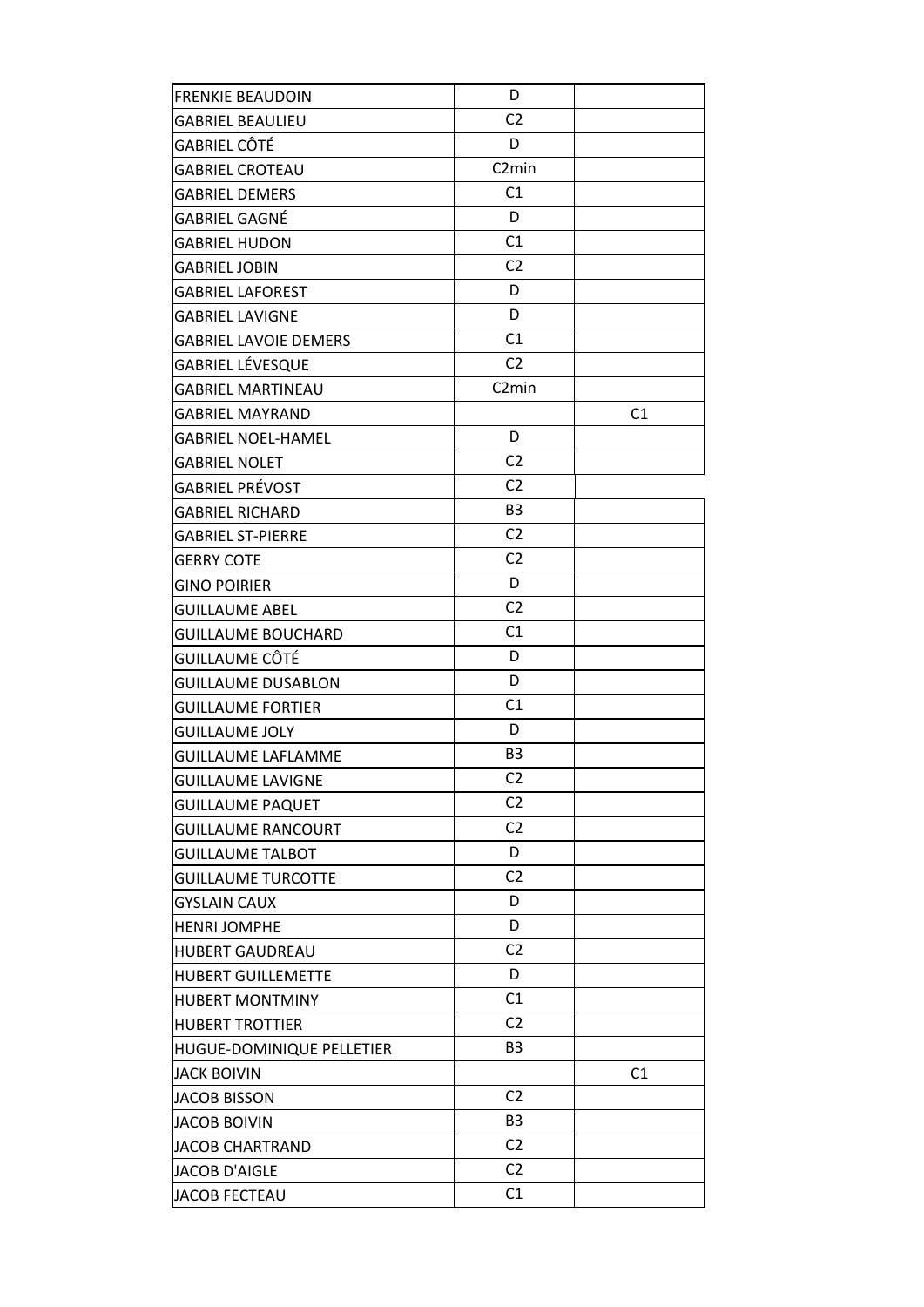| <b>JACOB GIRARD</b>           | C <sub>1</sub>     |                    |
|-------------------------------|--------------------|--------------------|
| <b>JACOB PAGEAU</b>           | D                  | C <sub>2</sub> min |
| <b>JAKOB CADORETTE</b>        | C <sub>2</sub> min |                    |
| <b>JAMES AUDET</b>            | D                  |                    |
| <b>JAMES DUBOIS</b>           | D                  |                    |
| <b>JAMES MALENFANT</b>        |                    | C1                 |
| <b>JANIK FAUCHER</b>          | C1min              |                    |
| <b>JASMIN PERRIER-OLIVIER</b> | D                  |                    |
| <b>JASMIN PILOTE</b>          | D                  |                    |
| <b>JASON DROUIN</b>           | C1min              |                    |
| <b>JASON FAUCHER</b>          | <b>B2</b>          |                    |
| <b>JASON ROULEAU</b>          | C <sub>2</sub> min |                    |
| <b>JASON SIMONEAU</b>         | D                  |                    |
| <b>JASON TREMBLAY</b>         |                    | C <sub>2</sub>     |
| <b>JAYSON BETY</b>            | <b>B2</b>          |                    |
| <b>JAYSON BISTODEAU</b>       | C1                 |                    |
| <b>JAYSON PARADIS</b>         | <b>B2</b>          |                    |
| <b>JEAN BART</b>              | D                  |                    |
| <b>JEAN LABRECQUE</b>         | C <sub>2</sub> min |                    |
| JEAN MATHIEU COTE             | D                  |                    |
| JEAN PHILIPPE BOISVERT        | C <sub>2</sub>     |                    |
| JEAN-BENOIT CÔTÉ              | C <sub>2</sub> min |                    |
| <b>JEAN-CHRISTOPHE CYR</b>    | C <sub>2</sub>     |                    |
| JEAN-CLAUDE BERGERON          | D                  |                    |
| JEAN-FELIX BERNIER            |                    | C1                 |
| JEAN-FÉLIX FAUCHER            | C1                 | C <sub>1</sub>     |
| JEAN-FRANCOIS BROCHU          | D                  |                    |
| JEAN-FRANÇOIS CÔTÉ            | C <sub>2</sub>     |                    |
| JEAN-FRANCOIS DEMERS          | C <sub>2</sub>     |                    |
| JEAN-FRANÇOIS DUFOUR          | C1                 |                    |
| JEAN-FRANCOIS FILLION         | C <sub>2</sub>     |                    |
| JEAN-FRANCOIS GOUPIL          | D                  |                    |
| JEAN-FRANCOIS GUÉRARD         |                    | C <sub>2</sub> min |
| JEAN-FRANÇOIS HÉROUX          | C1min              |                    |
| JEAN-FRANCOIS LESSARD         | C <sub>2</sub>     |                    |
| JEAN-MANUEL TURCOTTE          | B <sub>3</sub>     |                    |
| JEAN-MARC TANGUAY             | C <sub>2</sub>     |                    |
| JEAN-MARTIN PARE              | D                  |                    |
| JEAN-MATHIEU CÔTÉ             | C <sub>2</sub>     |                    |
| JEAN-MICHEL COULOMBE          | D                  |                    |
| JEAN-MICHEL LECLERC           | D                  |                    |
| JEAN-MICHEL POIRIER           | C <sub>2</sub> min |                    |
| JEAN-NICOLAS CROTEAU          | C <sub>2</sub> min |                    |
| JEAN-NICOLAS GENDRON          |                    | D                  |
| JEAN-PHILIPPE CÔTÉ            | D                  |                    |
| <b>JEAN-PHILIPPE COUTURE</b>  | C <sub>2</sub>     |                    |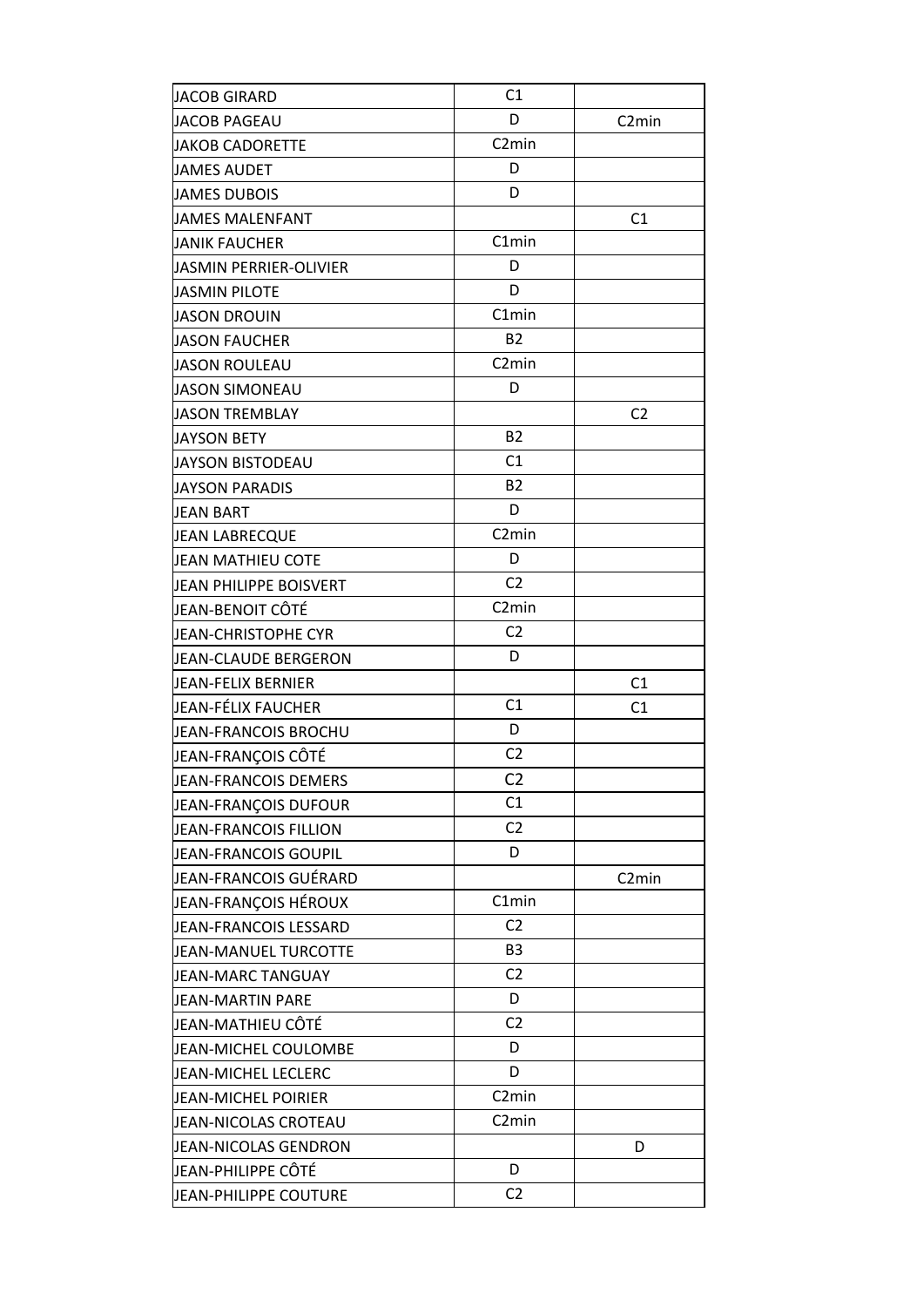| D<br>JEAN-PHILIPPE RODRIGUE<br>C <sub>2</sub><br>JEAN-PHILIPPE TREMBLAY<br>C1<br>JEAN-PHILIPPE VALLEE<br>C <sub>2</sub><br><b>B1</b><br>JEAN-SÉBASTIEN BOUFFARD<br>D<br>JEAN-SÉBASTIEN BOUTIN<br>C <sub>2</sub><br><b>JEAN-SEBASTIEN FOURNIER</b><br>C <sub>2</sub><br>JEAN-SÉBASTIEN JOLIN GIGNAC<br>C1<br><b>JEAN-SIMON BEDARD</b><br><b>B2</b><br><b>JEAN-SIMON BLAIS</b><br>C <sub>2</sub> min<br>JEAN-SIMON GAGNÉ<br>C <sub>2</sub><br><b>JEAN-SIMON TREMBLAY</b><br>JEANFRANÇOIS LAFLAMME-OUELLET<br>B <sub>3</sub><br>C1<br><b>JEANSIMON TURCOTTE</b><br>C <sub>2</sub> min<br><b>JEFF CARRIER</b><br>D<br>JEFFREY BOULAY<br><b>B2</b><br>JEFFREY DUBOIS<br>JÉRÉMI LECLERC COTÉ<br>C <sub>2</sub><br>D<br><b>JEREMIE ABEL</b><br>C <sub>2</sub><br>JÉRÉMIE BLAIS<br>D<br>C <sub>2</sub> min<br>JEREMY BARON<br>JÉRÉMY BERGERON<br>D<br>JÉRÉMY BERNIER<br>D<br>C1<br>JEREMY DESCHENE<br>C <sub>2</sub><br>JEREMY GAGNÉ<br>C1min<br><b>JEREMY HUDON</b><br>JÉRÉMY PAQUET<br>C <sub>2</sub><br>C1<br><b>JEREMY PERUSSE</b><br>JÉRÉMY VAILLANCOURT<br>D<br>C1<br>lJÉRÔME CASTONGUAY<br>JÉRÔME CÔTÉ<br>C <sub>2</sub><br><b>B2</b><br>JÉRÔME COUTURE<br>C <sub>1</sub><br><b>JEROME DEPRES</b><br>C1<br><b>JEROME DESCHENES</b><br>C <sub>2</sub><br><b>JEROME FAUCHON</b><br>JÉRÔME FLAMAND<br>C <sub>2</sub> |
|------------------------------------------------------------------------------------------------------------------------------------------------------------------------------------------------------------------------------------------------------------------------------------------------------------------------------------------------------------------------------------------------------------------------------------------------------------------------------------------------------------------------------------------------------------------------------------------------------------------------------------------------------------------------------------------------------------------------------------------------------------------------------------------------------------------------------------------------------------------------------------------------------------------------------------------------------------------------------------------------------------------------------------------------------------------------------------------------------------------------------------------------------------------------------------------------------------------------------------------------------------------------------------------------------------------|
|                                                                                                                                                                                                                                                                                                                                                                                                                                                                                                                                                                                                                                                                                                                                                                                                                                                                                                                                                                                                                                                                                                                                                                                                                                                                                                                  |
|                                                                                                                                                                                                                                                                                                                                                                                                                                                                                                                                                                                                                                                                                                                                                                                                                                                                                                                                                                                                                                                                                                                                                                                                                                                                                                                  |
|                                                                                                                                                                                                                                                                                                                                                                                                                                                                                                                                                                                                                                                                                                                                                                                                                                                                                                                                                                                                                                                                                                                                                                                                                                                                                                                  |
|                                                                                                                                                                                                                                                                                                                                                                                                                                                                                                                                                                                                                                                                                                                                                                                                                                                                                                                                                                                                                                                                                                                                                                                                                                                                                                                  |
|                                                                                                                                                                                                                                                                                                                                                                                                                                                                                                                                                                                                                                                                                                                                                                                                                                                                                                                                                                                                                                                                                                                                                                                                                                                                                                                  |
|                                                                                                                                                                                                                                                                                                                                                                                                                                                                                                                                                                                                                                                                                                                                                                                                                                                                                                                                                                                                                                                                                                                                                                                                                                                                                                                  |
|                                                                                                                                                                                                                                                                                                                                                                                                                                                                                                                                                                                                                                                                                                                                                                                                                                                                                                                                                                                                                                                                                                                                                                                                                                                                                                                  |
|                                                                                                                                                                                                                                                                                                                                                                                                                                                                                                                                                                                                                                                                                                                                                                                                                                                                                                                                                                                                                                                                                                                                                                                                                                                                                                                  |
|                                                                                                                                                                                                                                                                                                                                                                                                                                                                                                                                                                                                                                                                                                                                                                                                                                                                                                                                                                                                                                                                                                                                                                                                                                                                                                                  |
|                                                                                                                                                                                                                                                                                                                                                                                                                                                                                                                                                                                                                                                                                                                                                                                                                                                                                                                                                                                                                                                                                                                                                                                                                                                                                                                  |
|                                                                                                                                                                                                                                                                                                                                                                                                                                                                                                                                                                                                                                                                                                                                                                                                                                                                                                                                                                                                                                                                                                                                                                                                                                                                                                                  |
|                                                                                                                                                                                                                                                                                                                                                                                                                                                                                                                                                                                                                                                                                                                                                                                                                                                                                                                                                                                                                                                                                                                                                                                                                                                                                                                  |
|                                                                                                                                                                                                                                                                                                                                                                                                                                                                                                                                                                                                                                                                                                                                                                                                                                                                                                                                                                                                                                                                                                                                                                                                                                                                                                                  |
|                                                                                                                                                                                                                                                                                                                                                                                                                                                                                                                                                                                                                                                                                                                                                                                                                                                                                                                                                                                                                                                                                                                                                                                                                                                                                                                  |
|                                                                                                                                                                                                                                                                                                                                                                                                                                                                                                                                                                                                                                                                                                                                                                                                                                                                                                                                                                                                                                                                                                                                                                                                                                                                                                                  |
|                                                                                                                                                                                                                                                                                                                                                                                                                                                                                                                                                                                                                                                                                                                                                                                                                                                                                                                                                                                                                                                                                                                                                                                                                                                                                                                  |
|                                                                                                                                                                                                                                                                                                                                                                                                                                                                                                                                                                                                                                                                                                                                                                                                                                                                                                                                                                                                                                                                                                                                                                                                                                                                                                                  |
|                                                                                                                                                                                                                                                                                                                                                                                                                                                                                                                                                                                                                                                                                                                                                                                                                                                                                                                                                                                                                                                                                                                                                                                                                                                                                                                  |
|                                                                                                                                                                                                                                                                                                                                                                                                                                                                                                                                                                                                                                                                                                                                                                                                                                                                                                                                                                                                                                                                                                                                                                                                                                                                                                                  |
|                                                                                                                                                                                                                                                                                                                                                                                                                                                                                                                                                                                                                                                                                                                                                                                                                                                                                                                                                                                                                                                                                                                                                                                                                                                                                                                  |
|                                                                                                                                                                                                                                                                                                                                                                                                                                                                                                                                                                                                                                                                                                                                                                                                                                                                                                                                                                                                                                                                                                                                                                                                                                                                                                                  |
|                                                                                                                                                                                                                                                                                                                                                                                                                                                                                                                                                                                                                                                                                                                                                                                                                                                                                                                                                                                                                                                                                                                                                                                                                                                                                                                  |
|                                                                                                                                                                                                                                                                                                                                                                                                                                                                                                                                                                                                                                                                                                                                                                                                                                                                                                                                                                                                                                                                                                                                                                                                                                                                                                                  |
|                                                                                                                                                                                                                                                                                                                                                                                                                                                                                                                                                                                                                                                                                                                                                                                                                                                                                                                                                                                                                                                                                                                                                                                                                                                                                                                  |
|                                                                                                                                                                                                                                                                                                                                                                                                                                                                                                                                                                                                                                                                                                                                                                                                                                                                                                                                                                                                                                                                                                                                                                                                                                                                                                                  |
|                                                                                                                                                                                                                                                                                                                                                                                                                                                                                                                                                                                                                                                                                                                                                                                                                                                                                                                                                                                                                                                                                                                                                                                                                                                                                                                  |
|                                                                                                                                                                                                                                                                                                                                                                                                                                                                                                                                                                                                                                                                                                                                                                                                                                                                                                                                                                                                                                                                                                                                                                                                                                                                                                                  |
|                                                                                                                                                                                                                                                                                                                                                                                                                                                                                                                                                                                                                                                                                                                                                                                                                                                                                                                                                                                                                                                                                                                                                                                                                                                                                                                  |
|                                                                                                                                                                                                                                                                                                                                                                                                                                                                                                                                                                                                                                                                                                                                                                                                                                                                                                                                                                                                                                                                                                                                                                                                                                                                                                                  |
|                                                                                                                                                                                                                                                                                                                                                                                                                                                                                                                                                                                                                                                                                                                                                                                                                                                                                                                                                                                                                                                                                                                                                                                                                                                                                                                  |
|                                                                                                                                                                                                                                                                                                                                                                                                                                                                                                                                                                                                                                                                                                                                                                                                                                                                                                                                                                                                                                                                                                                                                                                                                                                                                                                  |
|                                                                                                                                                                                                                                                                                                                                                                                                                                                                                                                                                                                                                                                                                                                                                                                                                                                                                                                                                                                                                                                                                                                                                                                                                                                                                                                  |
|                                                                                                                                                                                                                                                                                                                                                                                                                                                                                                                                                                                                                                                                                                                                                                                                                                                                                                                                                                                                                                                                                                                                                                                                                                                                                                                  |
|                                                                                                                                                                                                                                                                                                                                                                                                                                                                                                                                                                                                                                                                                                                                                                                                                                                                                                                                                                                                                                                                                                                                                                                                                                                                                                                  |
|                                                                                                                                                                                                                                                                                                                                                                                                                                                                                                                                                                                                                                                                                                                                                                                                                                                                                                                                                                                                                                                                                                                                                                                                                                                                                                                  |
| JEROME LACHANCE<br>D                                                                                                                                                                                                                                                                                                                                                                                                                                                                                                                                                                                                                                                                                                                                                                                                                                                                                                                                                                                                                                                                                                                                                                                                                                                                                             |
| C <sub>1</sub><br>JÉRÔME LAPOINTE                                                                                                                                                                                                                                                                                                                                                                                                                                                                                                                                                                                                                                                                                                                                                                                                                                                                                                                                                                                                                                                                                                                                                                                                                                                                                |
| C1<br><b>JEROME MARCHAND</b>                                                                                                                                                                                                                                                                                                                                                                                                                                                                                                                                                                                                                                                                                                                                                                                                                                                                                                                                                                                                                                                                                                                                                                                                                                                                                     |
| C <sub>2</sub><br>JÉRÔME PLANTE                                                                                                                                                                                                                                                                                                                                                                                                                                                                                                                                                                                                                                                                                                                                                                                                                                                                                                                                                                                                                                                                                                                                                                                                                                                                                  |
| C <sub>2</sub> min<br>JEROME SAINDON                                                                                                                                                                                                                                                                                                                                                                                                                                                                                                                                                                                                                                                                                                                                                                                                                                                                                                                                                                                                                                                                                                                                                                                                                                                                             |
| C1<br>JÉRÔME ST-ONGE                                                                                                                                                                                                                                                                                                                                                                                                                                                                                                                                                                                                                                                                                                                                                                                                                                                                                                                                                                                                                                                                                                                                                                                                                                                                                             |
| <b>JEROME VAUDREUIL</b><br>C <sub>2</sub> min                                                                                                                                                                                                                                                                                                                                                                                                                                                                                                                                                                                                                                                                                                                                                                                                                                                                                                                                                                                                                                                                                                                                                                                                                                                                    |
| C1min<br><b>JESSY CROTEAU</b>                                                                                                                                                                                                                                                                                                                                                                                                                                                                                                                                                                                                                                                                                                                                                                                                                                                                                                                                                                                                                                                                                                                                                                                                                                                                                    |
| C <sub>2</sub><br><b>JESSY GARCEAU</b>                                                                                                                                                                                                                                                                                                                                                                                                                                                                                                                                                                                                                                                                                                                                                                                                                                                                                                                                                                                                                                                                                                                                                                                                                                                                           |
| D<br><b>JESSY THERIAULT</b>                                                                                                                                                                                                                                                                                                                                                                                                                                                                                                                                                                                                                                                                                                                                                                                                                                                                                                                                                                                                                                                                                                                                                                                                                                                                                      |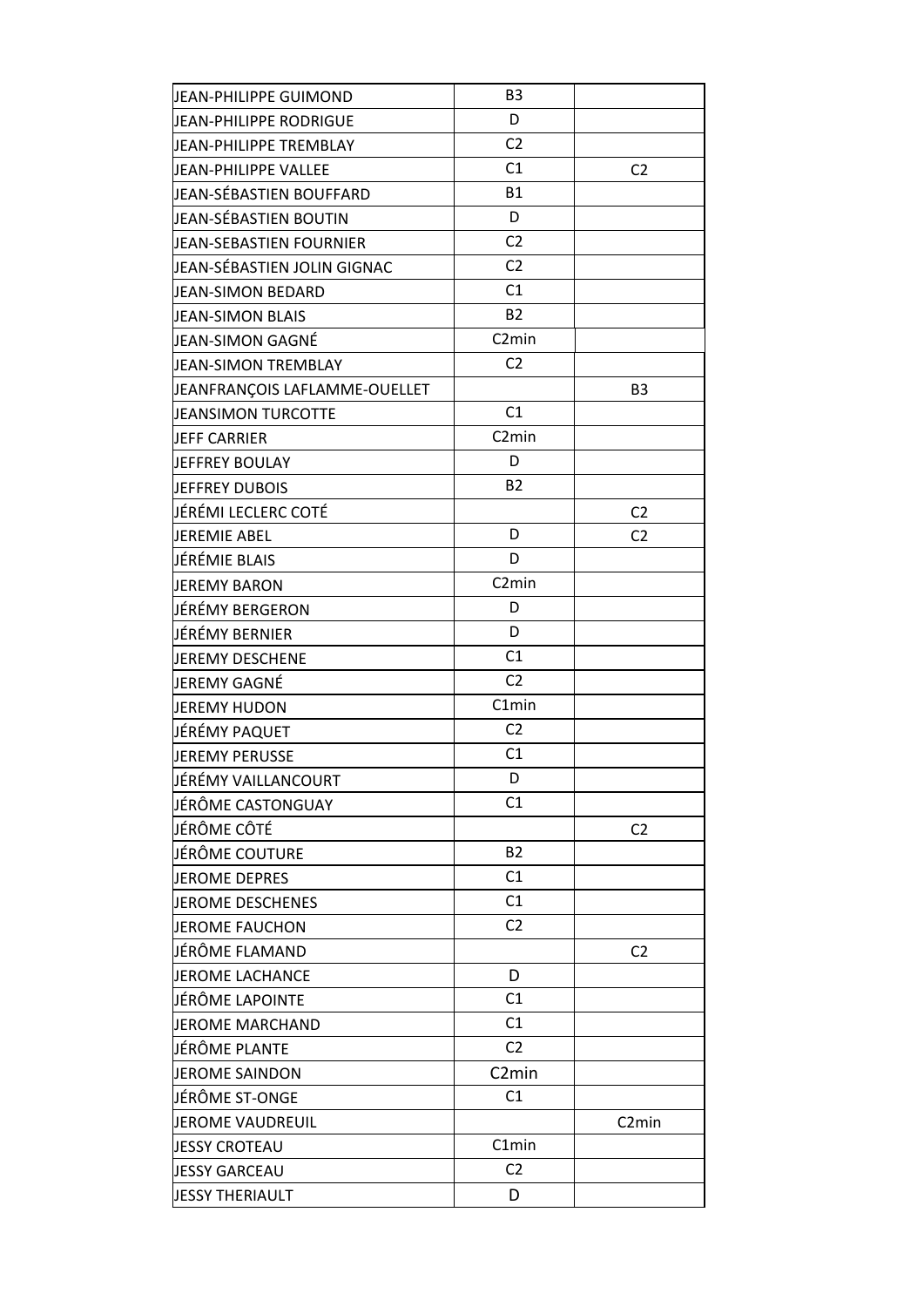| <b>JIMMY BEAUDOIN</b>         | D                  |                    |
|-------------------------------|--------------------|--------------------|
| <b>JIMMY BERGERON</b>         | B <sub>3</sub>     | C <sub>2</sub> min |
| <b>JIMMY BLAINEY</b>          | C1                 |                    |
| <b>JIMMY CATELLIER</b>        | C1min              |                    |
| JIMMY GAGNÉ                   | C <sub>2</sub>     |                    |
| <b>JIMMY LAFLAMME LAROCHE</b> | C <sub>2</sub>     |                    |
| <b>JIMMY LEMAY</b>            | C <sub>2</sub>     |                    |
| <b>JIMMY NOEL</b>             | C <sub>2</sub> min |                    |
| <b>JM TANGUAY</b>             | C <sub>2</sub>     |                    |
| <b>JOE DORÉ</b>               | C <sub>2</sub>     |                    |
| <b>JOEL BOULANGER</b>         | D                  |                    |
| <b>JOEL LECLERC</b>           | D                  |                    |
| <b>JOEY BEAUDOIN</b>          | <b>B2</b>          |                    |
| <b>JOEY COTÉ</b>              | C <sub>2</sub> min |                    |
| <b>JOEY GROLEAU</b>           | C <sub>2</sub>     |                    |
| <b>JOEY GUERARD</b>           | C <sub>2</sub>     |                    |
| JOHN-JR QUINN DÉCARIE         | D                  |                    |
| JOHN-WILLIAM DAY              | C1                 |                    |
| <b>JOLIN TURCOTTE</b>         | C1                 |                    |
| JONATHAN BÉDARD-ROY           | C1                 |                    |
| JONATHAN BILODEAU             | D                  |                    |
| JONATHAN CAREAU               | C <sub>2</sub>     |                    |
| JONATHAN DIONNE               | B <sub>3</sub>     | B <sub>3</sub>     |
| JONATHAN DORE                 | C <sub>2</sub>     |                    |
| JONATHAN FLEMMING             | C <sub>2</sub>     |                    |
| JONATHAN FONTAINE             | C <sub>2</sub>     |                    |
| JONATHAN HARDY                | C <sub>1</sub>     |                    |
| JONATHAN LEVESQUE             | D                  |                    |
| JONATHAN MAILLOUX             | C <sub>2</sub>     |                    |
| JONATHAN PARENT SAVARD        |                    | D                  |
| JONATHAN ROY (GRIZZLY)        | C <sub>2</sub>     |                    |
| JONATHAN ROY (LES NO NAMES)   | C1                 |                    |
| JONATHAN THERRIEN             | C <sub>2</sub>     |                    |
| JONATHAN TREMBLAY             | D                  |                    |
| JONATHAN TREMBLAY             | C <sub>2</sub> min |                    |
| <b>JORDAN BROCHU</b>          | <b>B2</b>          |                    |
| <b>JORDAN CAYER</b>           | D                  |                    |
| <b>JORDAN HAWEY</b>           | B <sub>3</sub>     |                    |
| <b>JORDAN OUELLET</b>         | D                  | C1min              |
| <b>JOSEPH AUBERT</b>          | C <sub>2</sub>     |                    |
| JULIEN BEDARD                 | C1                 |                    |
| <b>JULIEN BLAIS</b>           | D                  |                    |
| <b>JULIEN BOUTET</b>          | D                  |                    |
| <b>JULIEN BRETON</b>          | C1                 |                    |
| JULIEN CÔTÉ                   | C <sub>2</sub> min |                    |
| <b>JULIEN FLAMAND</b>         | <b>B2</b>          |                    |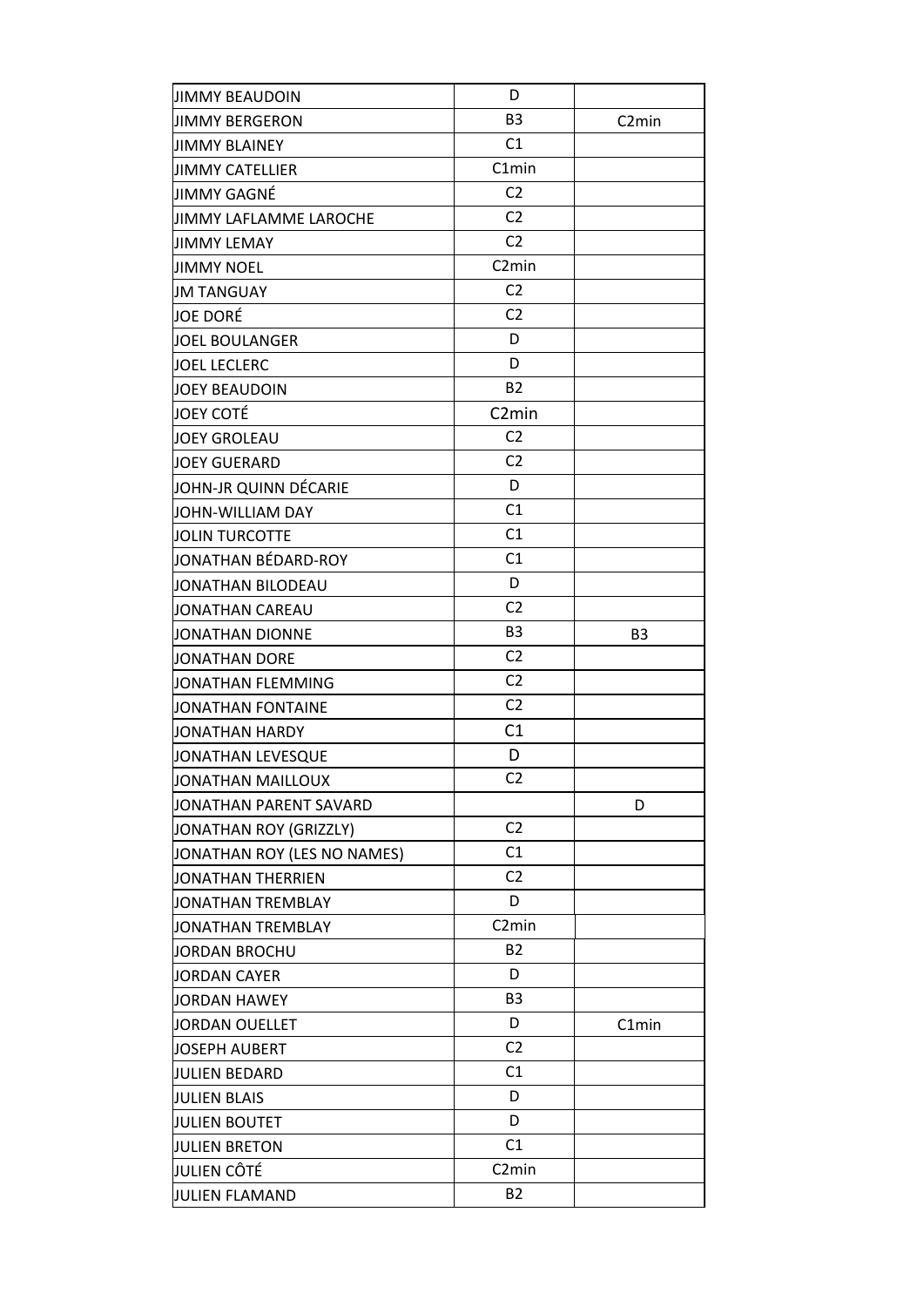| <b>JULIEN FOURNIER</b>      |                    | C <sub>2</sub> |
|-----------------------------|--------------------|----------------|
| JULIEN GAGNÉ                | D                  |                |
| JULIEN GAGNON GAUTHIER      | C <sub>2</sub>     |                |
| <b>JULIEN HEBERT</b>        | C <sub>2</sub>     |                |
| <b>JULIEN LAINESS</b>       | C <sub>2</sub> min |                |
| <b>JULIEN LAMTONTAGNE</b>   | C <sub>2</sub>     |                |
| <b>JULIEN LEMAY</b>         | C1                 |                |
| <b>JULIEN TARDIF</b>        | C1min              |                |
| <b>JULIEN-CH</b>            | D                  |                |
| KARIM JALLOUL               | C <sub>2</sub>     |                |
| <b>KAVEN ANGLEHART</b>      | C <sub>2</sub>     |                |
| <b>KAYVEN VINET</b>         | D                  |                |
| <b>KEAVEN PAYEUR</b>        | C <sub>2</sub>     |                |
| <b>KEN RUEL</b>             | C <sub>2</sub>     |                |
| <b>KENLEY HORACE</b>        | C <sub>1</sub>     |                |
| <b>KENNY PAQUET</b>         | D                  |                |
| <b>KEVEN BARIL</b>          | B <sub>3</sub>     |                |
| <b>KEVEN DESROCHERS</b>     |                    | C <sub>2</sub> |
| <b>KEVEN DUBE</b>           | B <sub>3</sub>     |                |
| <b>KEVEN JACQUES</b>        | C <sub>2</sub>     |                |
| <b>KEVEN LEMAY</b>          | C <sub>2</sub>     |                |
| KEVEN MARTINEAU CROTEAU     | C1                 |                |
| <b>KEVEN OUELLET GAGNON</b> | C <sub>2</sub> min |                |
| <b>KEVEN PROULX</b>         | C <sub>2</sub>     |                |
| <b>KEVEN TREMBLAY</b>       |                    | D              |
| <b>KEVEN TRÉPANIER</b>      | C <sub>2</sub>     |                |
| KEVIN CÔTÉ                  | C1min              | B <sub>3</sub> |
| <b>KEVIN LAFLEUR</b>        | C <sub>2</sub> min |                |
| <b>KEVIN LEMAY</b>          | C <sub>2</sub>     |                |
| <b>KEVIN MARTINEAU</b>      |                    | C <sub>2</sub> |
| <b>KEVIN TRÉPANIER</b>      | C <sub>2</sub> min |                |
| LOUIS ALEXANDRE BOILARD     | C <sub>2</sub>     |                |
| <b>LOUIS CHOUINARD</b>      | D                  |                |
| <b>LOUIS DEMERS</b>         | B <sub>3</sub>     |                |
| <b>LOUIS FORTIER</b>        | D                  |                |
| <b>LOUIS ROBITAILLE</b>     | D                  |                |
| <b>LOUIS TARDIF</b>         | D                  |                |
| LOUIS-CHARLES MARTIN        | C <sub>2</sub>     |                |
| LOUIS-FÉLIX LEGENDRE        | C <sub>2</sub>     |                |
| LOUIS-GABRIEL CÔTÉ          | B <sub>3</sub>     |                |
| LOUIS-MICHEL TREMBLAY       | D                  |                |
| LOUIS-PHILIPPE BÉDARD       | <b>B1</b>          |                |
| LOUIS-PHILIPPE BORNEAU      | D                  |                |
| LOUIS-PHILIPPE COUTURE      | C <sub>2</sub>     |                |
| LOUIS-PHILIPPE FOURNIER     | C <sub>2</sub>     |                |
| LOUIS-RAPHAEL LABBÉ         | D                  |                |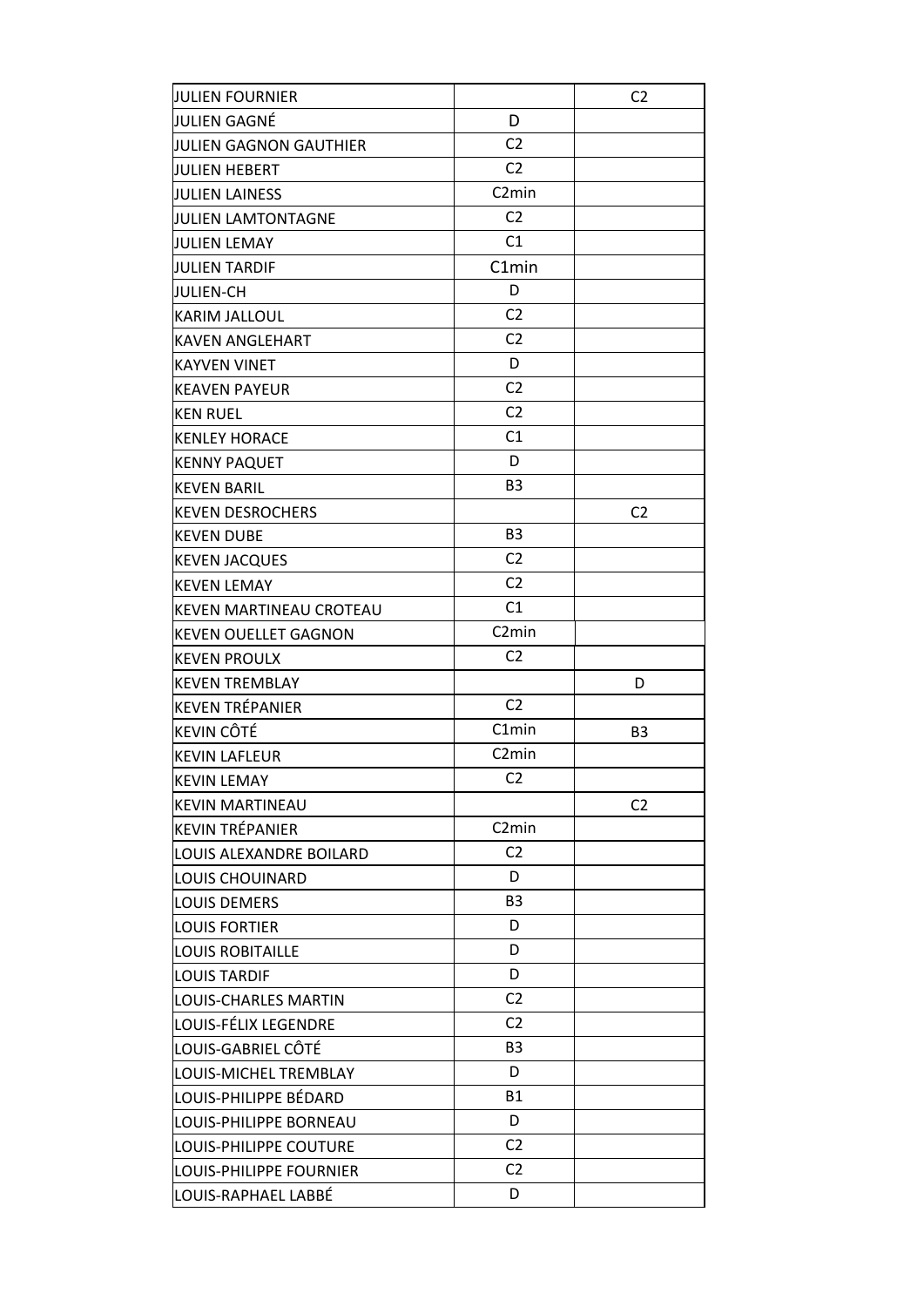| <b>LOUIS-SIMON RODRIGUE</b>   | D                  |                    |
|-------------------------------|--------------------|--------------------|
| LOUKA PAQUIN                  | C <sub>2</sub> min |                    |
| LUC BÉLANGER                  |                    | C1min              |
| LUC DESROCHERS                | C <sub>2</sub>     |                    |
| <b>LUC FORTIN</b>             | D                  |                    |
| LUC LACHANCE                  | D                  |                    |
| LUC MOFFET                    |                    | C <sub>2</sub>     |
| LUC THIBEAULT                 | C <sub>2</sub>     |                    |
| <b>LUDOVIC BLAIS</b>          | <b>B2</b>          | C1                 |
| <b>LUDOVIC BOISVERT</b>       | C1                 | C1min              |
| LUDOVIC GUAY                  | D                  |                    |
| LUDOVIC SÉVIGNY               | C1min              |                    |
| <b>LUKA MERCIER</b>           | C1                 |                    |
| <b>MARC DAGENAIS</b>          | D                  |                    |
| <b>MARC OLIVIER LAQUERRE</b>  | C <sub>2</sub>     |                    |
| <b>MARC-ANDRÉ BEAUDOIN</b>    | D                  |                    |
| <b>MARC-ANDRÉ BILODEAU</b>    | <b>B2</b>          |                    |
| <b>MARC-ANDRÉ FILLION</b>     | C1                 |                    |
| <b>MARC-ANDRÉ PERREAULT</b>   |                    | C1                 |
| <b>MARC-ANTOINE AUGER</b>     | C1                 | C <sub>2</sub>     |
| <b>MARC-ANTOINE BÉDARD</b>    | C1                 |                    |
| <b>MARC-ANTOINE BILODEAU</b>  | D                  |                    |
| <b>MARC-ANTOINE CROTEAU</b>   | C <sub>2</sub>     |                    |
| <b>MARC-ANTOINE FORTIN</b>    | C1                 |                    |
| <b>MARC-ANTOINE HAMEL</b>     | B <sub>3</sub>     | C <sub>2</sub> min |
| <b>MARC-ANTOINE HOUDE</b>     | C1                 |                    |
| <b>MARC-ANTOINE PELLETIER</b> | D                  |                    |
| MARC-AURÈLE TRÉPANIER         | C <sub>2</sub>     |                    |
| MARC-OLIVIER LAFLAMME         | C <sub>2</sub>     |                    |
| MARC-OLIVIER LÉVESQUE         | <b>B2</b>          |                    |
| <b>MARCO TRÉPANIER</b>        | C <sub>2</sub>     |                    |
| <b>MARIO BERGERON</b>         | C <sub>2</sub>     |                    |
| <b>MARIO COLLIN</b>           | D                  |                    |
| <b>MARIO LEMIEUX</b>          | D                  |                    |
| <b>MARTIN AUDET</b>           |                    | D                  |
| <b>MARTIN CARON</b>           | C <sub>2</sub>     |                    |
| <b>MARTIN COURCY</b>          | C <sub>2</sub>     |                    |
| <b>MARTIN GENEST</b>          | C <sub>2</sub>     |                    |
| <b>MARTIN LANGLOIS</b>        | C <sub>2</sub>     |                    |
| <b>MARTIN LAROCHE</b>         |                    | C1                 |
| <b>MARTIN MILLER</b>          | D                  |                    |
| <b>MARTIN MORAND</b>          | D                  | D                  |
| <b>MARTIN NADEAU</b>          | D                  |                    |
| <b>MARTIN PAQUET</b>          |                    | D                  |
| <b>MARTIN VILLENEUVE</b>      | C <sub>2</sub>     |                    |
| <b>MARTIN VILLENEUVE</b>      | C <sub>2</sub> min |                    |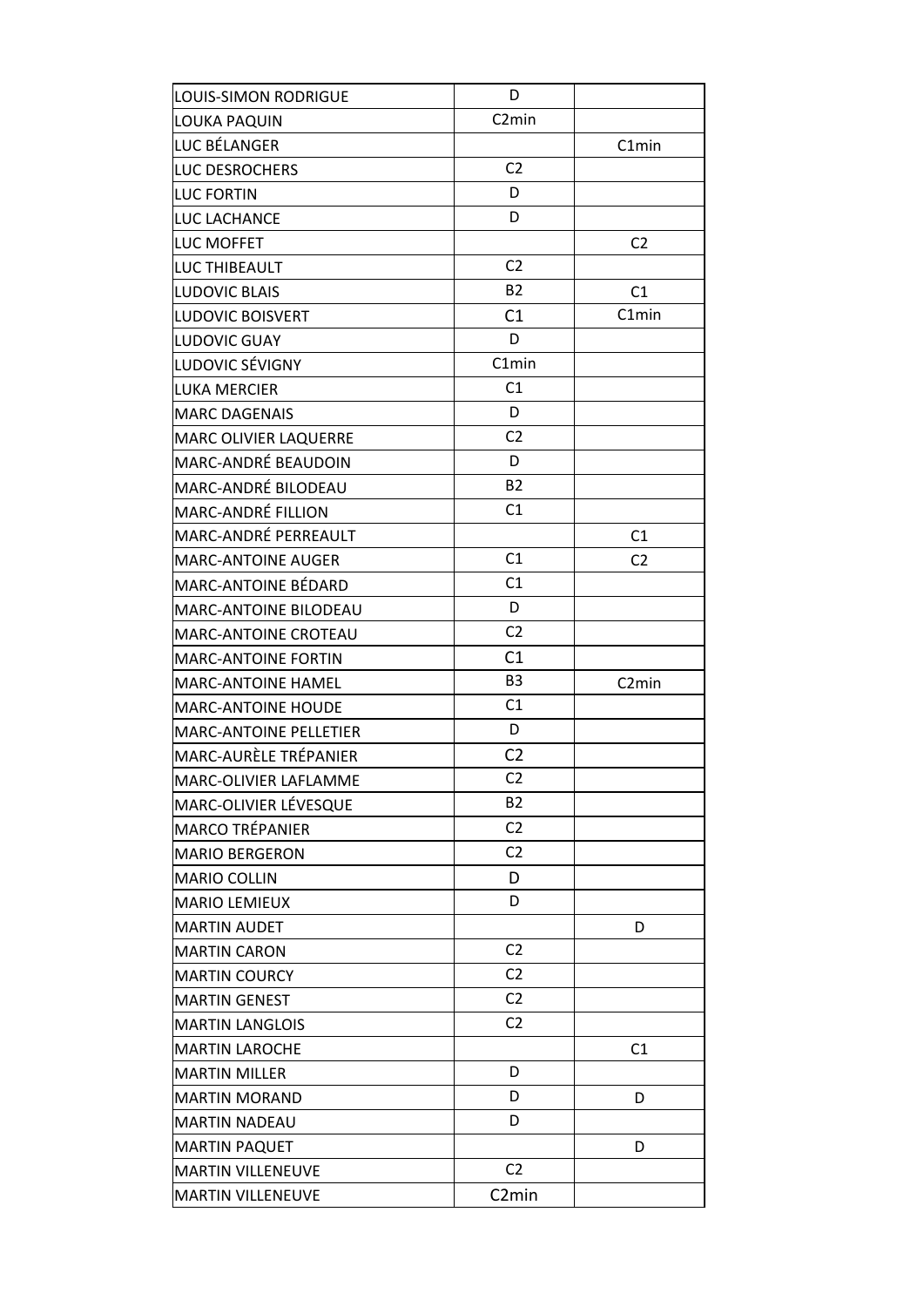| <b>MATHIAS BLAIS</b>               | B <sub>3</sub>     |                    |
|------------------------------------|--------------------|--------------------|
| <b>MATHIEU ARNOSTI</b>             | C <sub>2</sub> min |                    |
| <b>MATHIEU AUBIN</b>               | C1                 |                    |
| <b>MATHIEU BARON</b>               | D                  | C <sub>2</sub> min |
| <b>MATHIEU BEAUDIN</b>             | C <sub>2</sub>     |                    |
| MATHIEU BEAUPRÉ                    | B <sub>3</sub>     |                    |
| MATHIEU BÉLANGER                   | $C1$ min           |                    |
| <b>MATHIEU BERGERON</b>            | D                  |                    |
| <b>MATHIEU BOILLARD</b>            | D                  |                    |
| <b>MATHIEU CASTONGUAY</b>          | C <sub>2</sub> min |                    |
| <b>MATHIEU CAYER</b>               | C <sub>2</sub>     |                    |
| <b>MATHIEU CHAMPAGNE</b>           | D                  |                    |
| MATHIEU CÔTÉ                       | C <sub>2</sub>     |                    |
| <b>MATHIEU DANCAUSE</b>            | <b>B2</b>          |                    |
| MATHIEU DEMERS (DISTRIBUTION TR)   | C <sub>2</sub>     |                    |
| MATHIEU DEMERS (LES NO NAMES)      | C <sub>2</sub>     |                    |
| <b>MATHIEU FLAMAND</b>             |                    | C <sub>2</sub>     |
| MATHIEU GAGNÉ                      | D                  |                    |
| <b>MATHIEU GAGNON</b>              | D                  | D                  |
| <b>MATHIEU GIROUX</b>              | C <sub>2</sub> min |                    |
| MATHIEU GUIMOND (Cont. S. Marcoux) | C <sub>2</sub> min |                    |
| MATHIEU GUIMOND (Les Boys)         | C <sub>2</sub>     |                    |
| MATHIEU HOUDE-BEAUDET              | C <sub>2</sub> min |                    |
| MATHIEU ISABEL                     | D                  | C1 min             |
| MATHIEU LAVIGNE (MGM)              | C1min              |                    |
| MATHIEU LAVIGNE (RCM)              | C <sub>2</sub>     |                    |
| <b>MATHIEU LEPAGE</b>              | C <sub>2</sub>     |                    |
| <b>MATHIEU LESSARD</b>             | C <sub>2</sub> min |                    |
| <b>MATHIEU MARTIN</b>              | C <sub>2</sub>     |                    |
| <b>MATHIEU MARTINEAU</b>           | C1                 |                    |
| <b>MATHIEU NOURY</b>               | D                  |                    |
| <b>MATHIEU PELLETIER</b>           | D                  |                    |
| <b>MATHIEU ROY</b>                 | D                  |                    |
| <b>MATHIEU THIVIERGE</b>           | C1                 |                    |
| <b>MATHIEU TRÉPANIER</b>           | <b>B2</b>          | C1min              |
| <b>MATHIEU VEZINA</b>              | C <sub>2</sub> min |                    |
| <b>MATHIS FOURNIER</b>             | D                  |                    |
| <b>MATT BOUTIN</b>                 | D                  |                    |
| <b>MATTHEW POULIN</b>              | C <sub>2</sub>     |                    |
| <b>MATTHIAS BEAUDOIN</b>           | D                  |                    |
| <b>MATTHIEU LEMAY</b>              | D                  |                    |
| MAXIM-OLIVIER BÉLAND               | C <sub>2</sub> min |                    |
| <b>MAXIME BAILLARGEON</b>          | B <sub>3</sub>     |                    |
| <b>MAXIME BEAULIEU</b>             | C <sub>2</sub>     |                    |
| MAXIME BEDARD (COMMANDEURS)        | D                  |                    |
| MAXIME BEDARD (PATRIOTES)          | D                  |                    |
|                                    |                    |                    |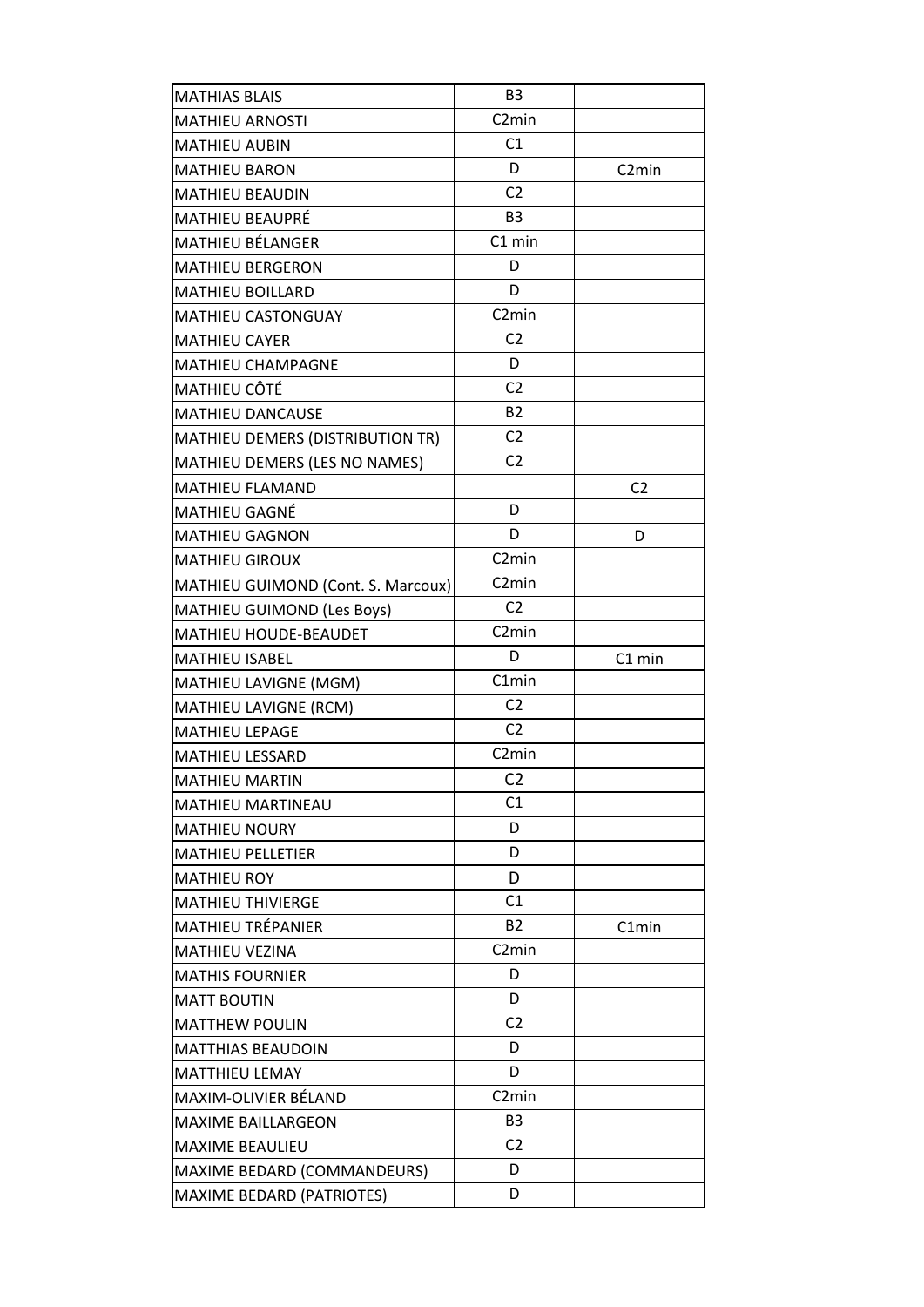| <b>MAXIME BILODEAU</b>       | C <sub>1</sub>      |                |
|------------------------------|---------------------|----------------|
| <b>MAXIME BISSON</b>         | <b>B1</b>           |                |
| <b>MAXIME BLOUIN</b>         |                     | C <sub>2</sub> |
| <b>MAXIME BOUDREAU</b>       | C1                  |                |
| <b>MAXIME BOUDREAULT</b>     | D                   |                |
| <b>MAXIME DEMERS</b>         | <b>B2</b>           | C <sub>2</sub> |
| <b>MAXIME DUBUC</b>          |                     | D              |
| <b>MAXIME FAILLE</b>         | D                   |                |
| <b>MAXIME GARNEAU-LAVOIE</b> | C1                  |                |
| <b>MAXIME GARON</b>          | D                   |                |
| <b>MAXIME GUILLEMETTE</b>    |                     | C <sub>2</sub> |
| <b>MAXIME GUIMOND</b>        | C <sub>2</sub>      |                |
| <b>MAXIME LABONTE</b>        | C <sub>2</sub>      |                |
| <b>MAXIME LAPOINTE</b>       | C1                  |                |
| <b>MAXIME LAROCHE</b>        | C <sub>2</sub>      |                |
| <b>MAXIME LEGENDRE</b>       | C1                  |                |
| MAXIME NTEZIYAREMYE          | D                   |                |
| <b>MAXIME PAQUET</b>         | C1min               |                |
| <b>MAXIME ROGER</b>          | D                   |                |
| <b>MAXIME ROUSSEAU</b>       | B <sub>3</sub>      |                |
| <b>MAXIME ROYERFAFARD</b>    | <b>B3</b>           |                |
| <b>MAXIME SIMARD</b>         | D                   | D              |
| <b>MAXIME SIROIS</b>         | D                   |                |
| <b>MAXIME ST-MARTIN</b>      | B <sub>3</sub>      |                |
| <b>MAXIME ST-ONGE</b>        | C <sub>1</sub>      |                |
| MAXIME THIBEAULT-GAUTHIER    | D                   |                |
| <b>MAXIME TREMBLAY</b>       | D                   |                |
| <b>MAXYME CADORETTE</b>      | C1min               |                |
| MICHAEL ASSELIN              | C1min               |                |
| <b>MICHAEL BEAUDOIN</b>      | D                   |                |
| MICHAEL BELANGER             | <b>B2</b>           |                |
| MICHAEL CAMIRÉ               | C1                  |                |
| <b>MICHAEL CARPENTIER</b>    | D                   |                |
| MICHAEL CROTEAU              | C <sub>2</sub> min  |                |
| MICHAEL DEMERS THERRIEN      | C <sub>2</sub>      |                |
| <b>MICHAEL DENONCOURT</b>    | <b>B2</b>           |                |
| MICHAEL HARVEY               | D                   |                |
| MICHAËL LAINESSE             | C2                  |                |
|                              | C1                  |                |
| MICHAEL LAROSE               | C <sub>2</sub>      |                |
| MICHAEL LEMAY                |                     |                |
| <b>MICHAEL MICHAUD</b>       | C <sub>2</sub><br>D |                |
| MICHAEL THERRIEN SAMSON      |                     |                |
| MICHEL DUTIL                 | C <sub>2</sub> min  |                |
| <b>MICHEL LINCOURT</b>       |                     | D              |
| <b>MICKAEL BELANGER</b>      | <b>B2</b>           |                |
| MIGUEL HARVEY                | C <sub>2</sub> min  |                |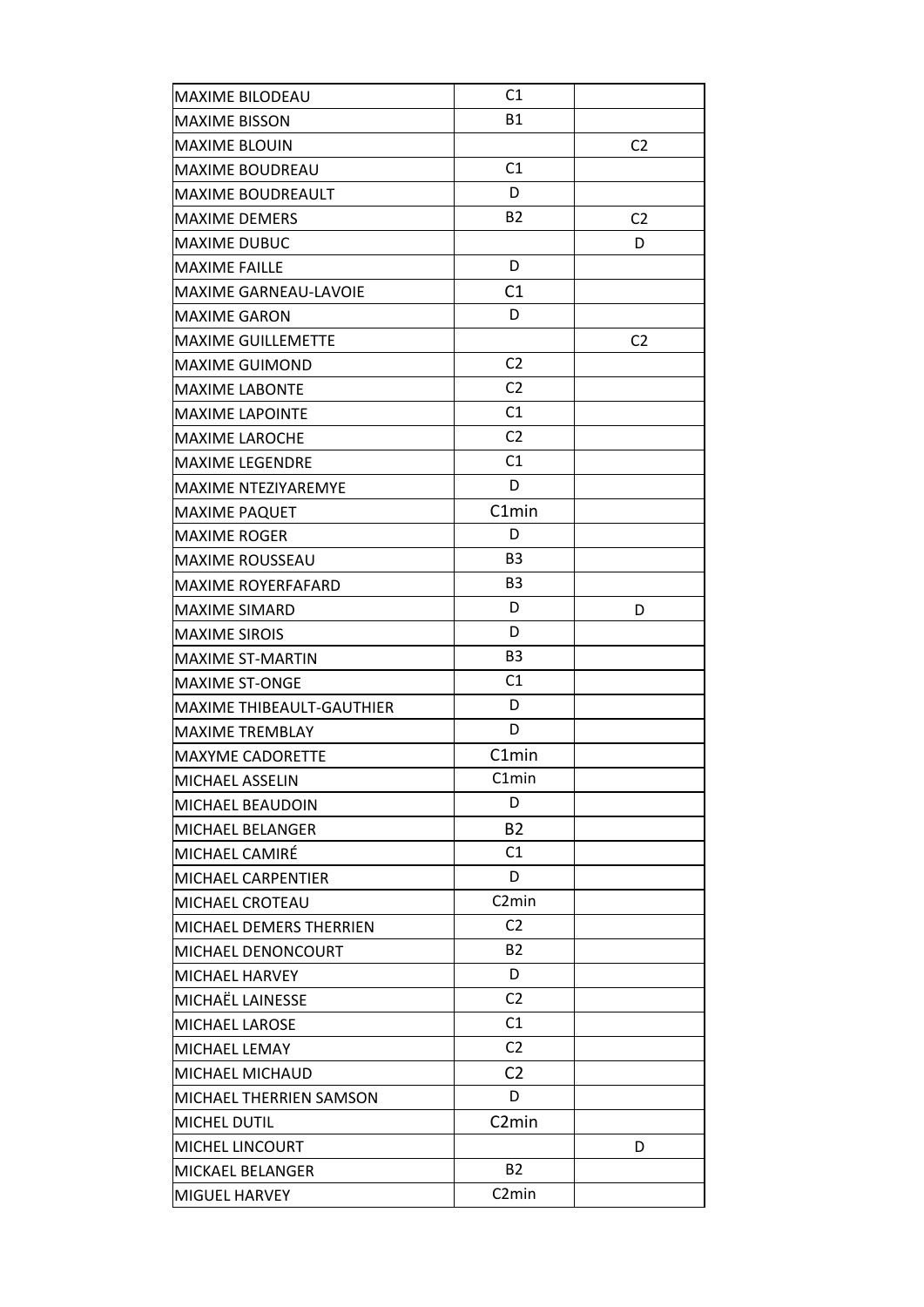| <b>MIGUEL MASSON</b>           | D                  |                |
|--------------------------------|--------------------|----------------|
| MIGUEL THIBAUDEAU              |                    | B <sub>3</sub> |
| <b>MIKE DEBLOIS</b>            | C <sub>2</sub>     |                |
| <b>NATAN LACROIX</b>           | C <sub>2</sub>     |                |
| NATHAN GAGNÉ                   | C <sub>2</sub> min |                |
| NATHAN LAMBERT                 | D                  |                |
| NATHANAEL MCLAUGHLIN           | D                  |                |
| NICHOLAS LEMOINE               | D                  |                |
| NICOLAS BÉGIN                  | <b>B2</b>          |                |
| NICOLAS DEMERS                 | D                  |                |
| NICOLAS DULUDE                 | D                  |                |
| NICOLAS FRADETTE               | D                  |                |
| NICOLAS GAUTHIER               | C <sub>2</sub>     |                |
| NICOLAS GOSSELIN               | D                  |                |
| NICOLAS LALIBERTE              | D                  |                |
| NICOLAS LEMAY                  | C <sub>2</sub> min |                |
| NICOLAS LEMIEUX                | D                  |                |
| NICOLAS MAROIS                 | C <sub>2</sub>     |                |
| NICOLAS MÉTIVIER               | D                  |                |
| NICOLAS MORIN                  | C <sub>2</sub>     |                |
| NICOLAS RICHARD                | D                  | D              |
| <b>NICOLAS ROUTHIER</b>        | C <sub>2</sub> min |                |
| NICOLAS THIBAULT               | D                  |                |
| NICOLAS THIBEAULT-GAUTHIER     | C <sub>2</sub>     | C1min          |
| NORMAND LEMIEUX                | D                  |                |
| <b>OLIVIER BERGERON</b>        | C1                 |                |
| <b>OLIVIER BOUTIN</b>          | D                  |                |
| <b>OLIVIER CARON</b>           | D                  |                |
| <b>OLIVIER DEMERS (MIRAJO)</b> |                    | C1             |
| OLIVIER DEMERS (PUB LARRY)     | C <sub>2</sub>     |                |
| <b>OLIVIER FARAH-LAJOIE</b>    | D                  |                |
| <b>OLIVIER GAUTHIER</b>        | D                  |                |
| OLIVIER GÉRARD                 | C <sub>2</sub>     |                |
| <b>OLIVIER GOULET</b>          | C1min              |                |
| <b>OLIVIER HOUDE</b>           | C1min              |                |
| OLIVIER LAFERRIÈRE             | B <sub>3</sub>     |                |
| <b>OLIVIER LAMBERT</b>         | D                  |                |
| <b>OLIVIER LAROCHE</b>         | C1min              |                |
| <b>OLIVIER LEGROS</b>          | B <sub>3</sub>     |                |
| <b>OLIVIER LEMAY</b>           | B <sub>3</sub>     |                |
| OLIVIER MARTINEAU              | C <sub>2</sub> min |                |
| <b>OLIVIER MORIN</b>           | C1                 |                |
| <b>OLIVIER PELCHAT</b>         | C <sub>2</sub>     |                |
| OLIVIER ROUSSEAU               | D                  |                |
|                                |                    |                |
| <b>OLIVIER SAINDON</b>         | C <sub>2</sub>     |                |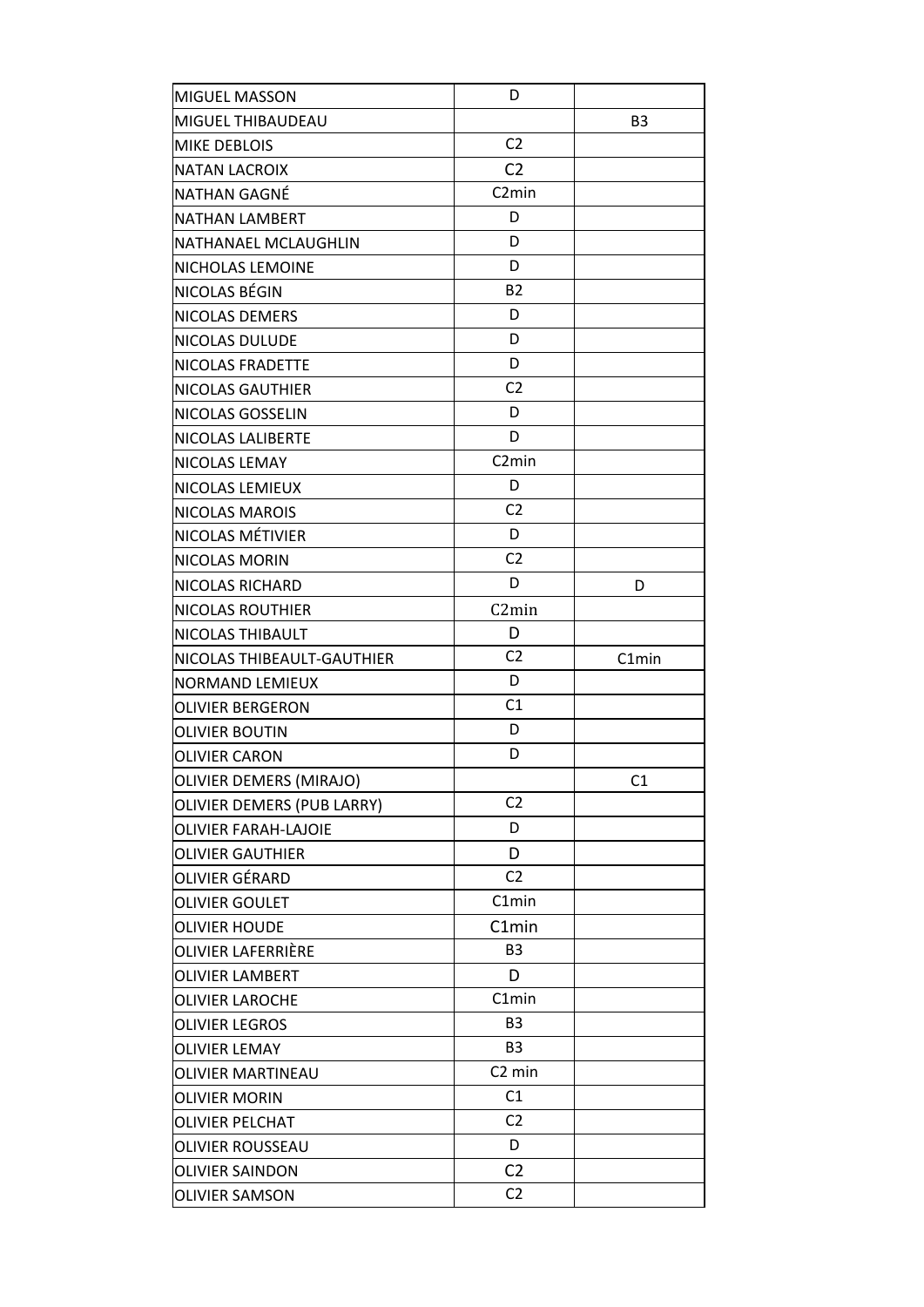| <b>OLIVIER THIBAULT</b>   | C <sub>2</sub> min | C <sub>2</sub> |
|---------------------------|--------------------|----------------|
| <b>P-A OUELLET</b>        | C <sub>2</sub> min |                |
| PASCAL COUILLARD          | C <sub>2</sub>     |                |
| PASCAL FOUQUETTE          | C <sub>2</sub>     |                |
| PATRICE AUGER             | <b>B2</b>          |                |
| <b>PATRICE BOUCHER</b>    | C <sub>2</sub>     |                |
| PATRICE BOUTIN            | C1min              |                |
| <b>PATRICK BERNIER</b>    | B <sub>3</sub>     |                |
| PATRICK BRÛLÉ             | C <sub>2</sub>     | C <sub>2</sub> |
| <b>PATRICK CHIASSON</b>   | C1                 |                |
| PATRICK DEMERS            | C <sub>2</sub>     |                |
| <b>PATRICK DUMAIS</b>     | D                  |                |
| PATRICK GENEST            | C <sub>2</sub>     |                |
| <b>PATRICK HOULE</b>      | D                  |                |
| PATRICK LACHANCE          | B <sub>3</sub>     |                |
| PATRICK LAROCHE           | C <sub>2</sub>     |                |
| <b>PATRICK LAVERDIERE</b> | D                  |                |
| PATRICK MARQUIS           | C1                 |                |
| PATRICK PELLERIN          | D                  |                |
| <b>PATRICK ROUSSEL</b>    |                    | D              |
| PATRICK TALBOT            | D                  |                |
| PHIL FAIT                 | D                  |                |
| PHILIPPE BLOUIN           | C <sub>2</sub>     |                |
| PHILIPPE BRETON           | <b>B1</b>          |                |
| PHILIPPE CAOUETTE         | C <sub>2</sub> min |                |
| PHILIPPE GOSSELIN         | D                  |                |
| PHILIPPE LABRECQUE        | C <sub>2</sub> min |                |
| PHILIPPE LEBEL            | D                  |                |
| PHILIPPE PERRON           | D                  |                |
| PHILIPPE POURCHELLE       | D                  |                |
| PHILIPPE SOUCY            | D                  |                |
| PHILIPPE TERRIEN          | C <sub>2</sub>     |                |
| PHILIPPE TREMBLAY         | C <sub>1</sub>     |                |
| PHILIPPE TURCOTTE         |                    | C <sub>2</sub> |
| PHILLIPE GOSSELIN         | C <sub>2</sub> min |                |
| PHILLIPPE GIROUX          | B <sub>3</sub>     |                |
| PIER-ANTOINE DUMONT       | D                  |                |
| PIER-KARL LANCTÔT         | D                  |                |
| PIER-LUC ASSELIN          | D                  |                |
| PIER-LUC CÔTÉ             | C <sub>2</sub>     |                |
| PIER-LUC LATULIPE         | C1                 |                |
| PIER-LUC MOREAU           | C <sub>2</sub>     |                |
| PIER-OLIVIER CLICHE       | D                  |                |
| PIERLUC TRÉPANIER         | <b>B2</b>          |                |
| PIERRE GOUGEON            | C <sub>2</sub>     |                |
| PIERRE VERMETTE           |                    | C <sub>2</sub> |
|                           |                    |                |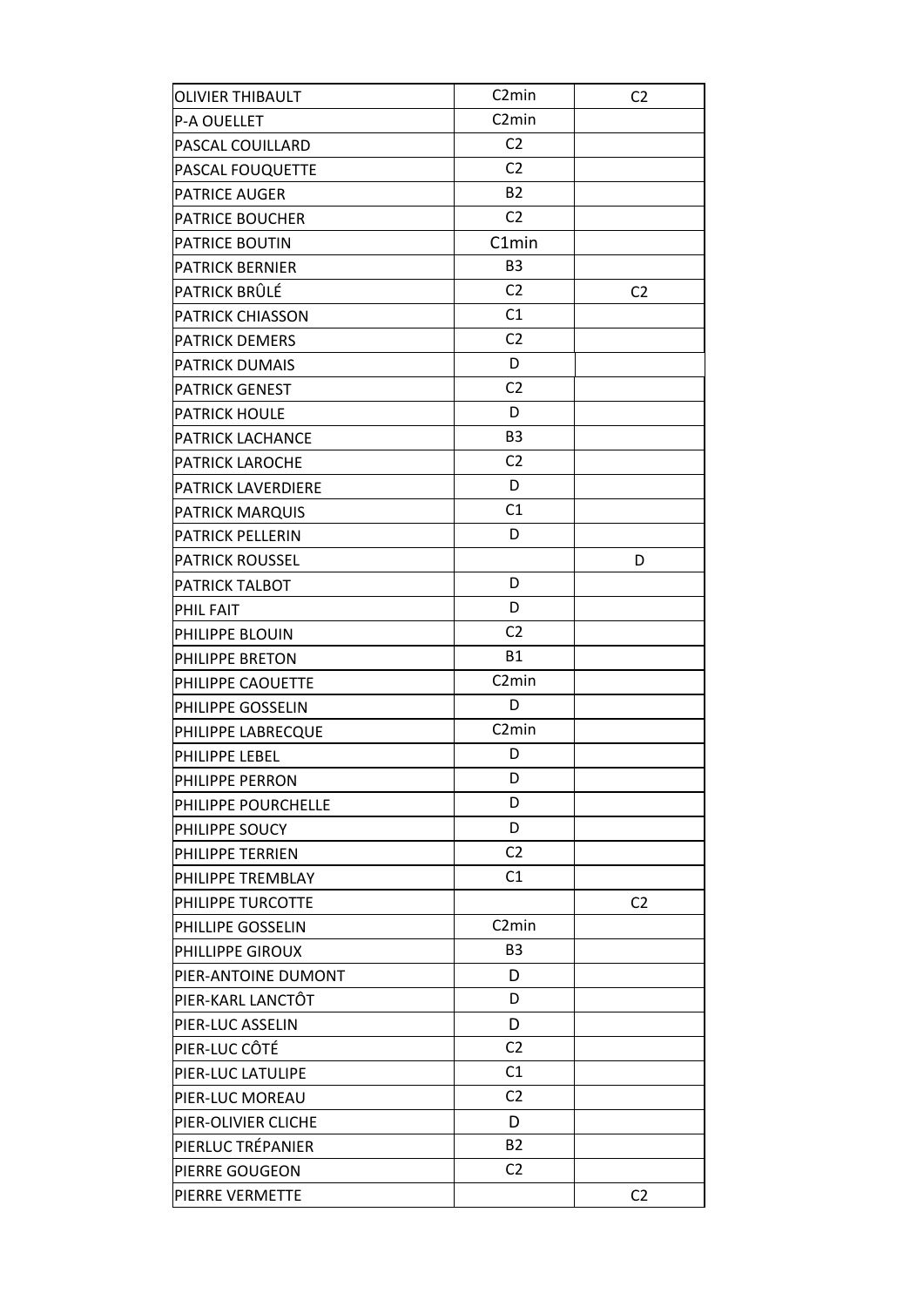| PIERRE-ALEXANDRE BERNIER      | D                  |                    |
|-------------------------------|--------------------|--------------------|
| PIERRE-ANTOINE CHRÉTIEN       | C <sub>2</sub>     | D                  |
| PIERRE-ANTOINE ROUTHIER       | D                  |                    |
| PIERRE-LUC BERGERON           | C1                 |                    |
| PIERRE-LUC BOUCHER            | C1min              |                    |
| PIERRE-LUC HARDY              | C <sub>2</sub>     |                    |
| PIERRE-LUC HENRI              | D                  |                    |
| PIERRE-LUC LATULIPPE          | C <sub>2</sub>     |                    |
| PIERRE-MARC CHAMPAGNE         | B <sub>3</sub>     |                    |
| PIERRE-OLIVIER LEFEBVRE       | C <sub>2</sub> min |                    |
| PIERRE-OLIVIER POIRIER        | C <sub>2</sub>     |                    |
| PIERRICK LEMAY                | C1                 |                    |
| RAFAEL DION                   | C1                 | C1min              |
| RAPHAEL ANCTIL                | D                  |                    |
| RAPHAEL BLOUIN                | D                  |                    |
| <b>RAPHAEL BRETON</b>         |                    | C <sub>2</sub> min |
| RAPHAEL BRULÉ                 | C <sub>2</sub>     |                    |
| RAPHAEL CASTONGUAY            | D                  | C <sub>2</sub>     |
| RAPHAËL DEMERS                | C <sub>1</sub>     |                    |
| RAPHAËL DUBOIS                | B <sub>3</sub>     |                    |
| RAPHAEL GUIMOND               | <b>B1</b>          |                    |
| RAPHAËL LECOURS               | D                  | D                  |
| RAPHAEL MOREAU                |                    | <b>B2</b>          |
| RAPHAEL THIBEAULT-GAUTHIER    | D                  |                    |
| RÉAL GUILLEMETTE              | D                  |                    |
| <b>REGIS THIBAULT</b>         | D                  |                    |
| RÉMI BERGERON FERLAND         | C1                 |                    |
| RÉMI OUELLET                  | C <sub>2</sub>     |                    |
| REMI-PIER BOIVERT             | C <sub>2</sub>     | C1                 |
| RÉMY LEHOUX                   | C1                 |                    |
| RÉMY PERUSSE                  | C <sub>2</sub> min |                    |
| RÉMY RANCOURT                 | C <sub>2</sub>     |                    |
| RENÉ DESRUISSEAUX             | D                  |                    |
| RENÉ RIVARD                   | <b>B2</b>          | C <sub>2</sub> min |
| RENÉ ROY                      | D                  |                    |
| RENÉ-PIERRE TURMEL            | D                  |                    |
| ROBIN GAGNON THÉRIAULT        | C1                 |                    |
| SACHA THIBEAULT               | F7                 |                    |
| <b>SAMMY CHIASON</b>          | C1                 |                    |
| <b>SAMMY DUBOIS</b>           | <b>B1</b>          |                    |
| SAMUEL BEAUMONT               | C1                 |                    |
| SAMUEL BÉDARD                 | C <sub>2</sub>     |                    |
| SAMUEL BÉLAND                 |                    | D                  |
| SAMUEL BÉLAND                 | C <sub>2</sub> min |                    |
| SAMUEL BERGERON (UMANO MED)   | D                  |                    |
| SAMUEL BERGERON (YOUNG BULLS) | C1                 |                    |
|                               |                    |                    |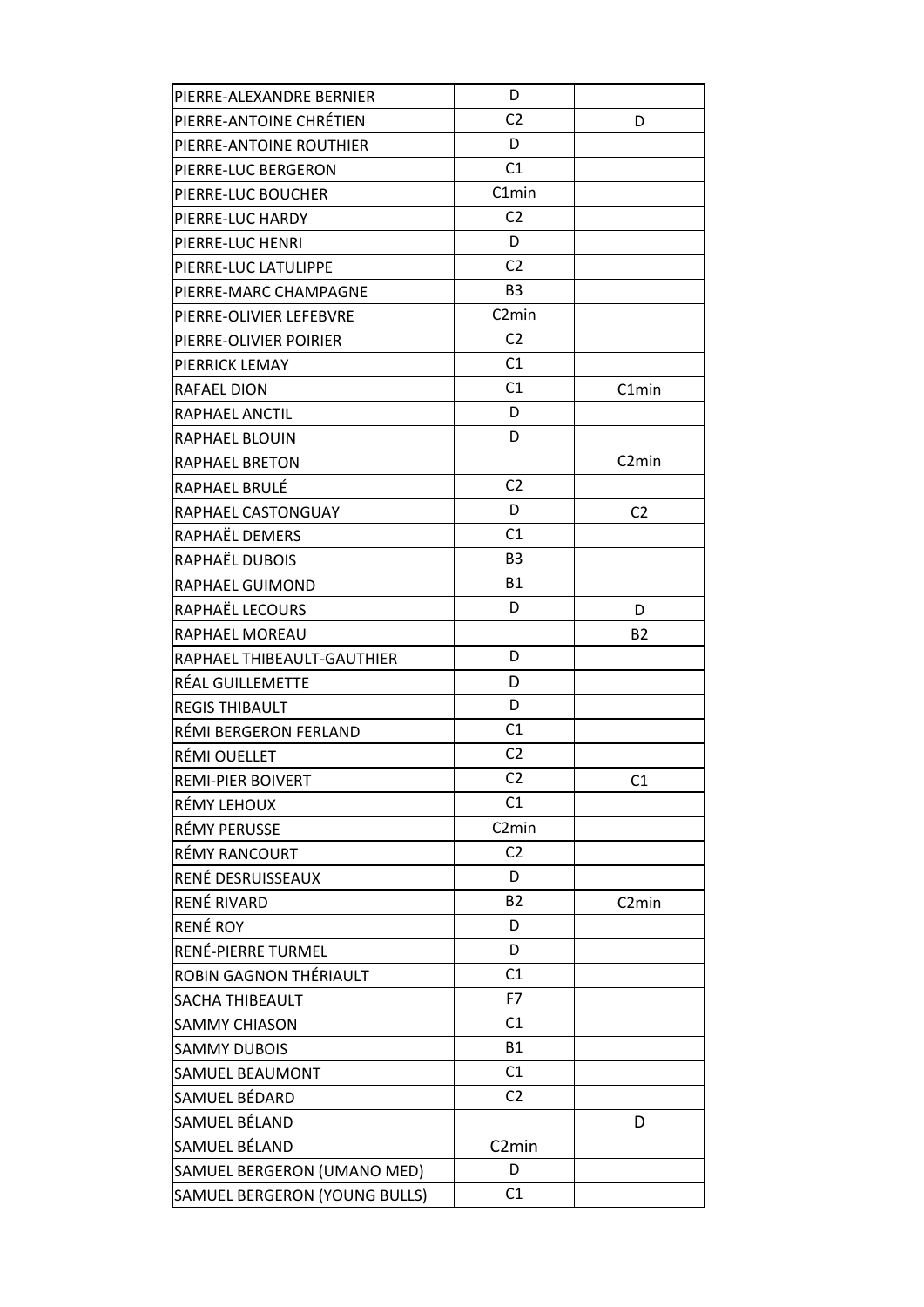| <b>SAMUEL BISSON</b>      | <b>B2</b>          |                    |
|---------------------------|--------------------|--------------------|
| <b>SAMUEL BLAIS</b>       | $C1$ min           |                    |
| <b>SAMUEL CARON</b>       | C <sub>2</sub>     |                    |
| SAMUEL CHOUINARD          | C1                 |                    |
| <b>SAMUEL DOUCET</b>      | C <sub>2</sub> min |                    |
| <b>SAMUEL DROLET</b>      | D                  |                    |
| <b>SAMUEL DUBOIS</b>      | C1min              |                    |
| SAMUEL DUQUET             | D                  |                    |
| <b>SAMUEL FONTAINE</b>    | D                  |                    |
| <b>SAMUEL FORTIN</b>      | B <sub>3</sub>     |                    |
| <b>SAMUEL FOURNIER</b>    | C1 min             |                    |
| <b>SAMUEL LACASSE</b>     | D                  |                    |
| <b>SAMUEL LANDRY</b>      | <b>B2</b>          |                    |
| <b>SAMUEL LAQUERRE</b>    | D                  |                    |
| <b>SAMUEL LAROCHE</b>     | C <sub>2</sub>     |                    |
| SAMUEL LÉVESQUE           | D                  |                    |
| <b>SAMUEL MARCEAU</b>     |                    | D                  |
| <b>SAMUEL MARTINEAU</b>   | C1                 |                    |
| SAMUEL MARTINEAU PLANTE   | C <sub>2</sub>     |                    |
| SAMUEL PAQUET             | D                  |                    |
| <b>SAMUEL PLANTE</b>      | <b>B2</b>          |                    |
| <b>SAMUEL POULIN</b>      | B <sub>3</sub>     |                    |
| <b>SAMUEL ROY</b>         | C <sub>2</sub> min |                    |
| <b>SAMUEL THIBODEAU</b>   | C <sub>2</sub> min |                    |
| <b>SAMUEL VALLIERE</b>    | D                  |                    |
| SAMUEL VIGNEAULT-LECLERC  | D                  |                    |
| <b>SEAN GINGRAS</b>       | <b>B2</b>          |                    |
| <b>SEBASTIEN ALLARD</b>   |                    | C <sub>2</sub>     |
| SEBASTIEN BEDARD          | C <sub>2</sub>     |                    |
| SÉBASTIEN CHAMPOUX        |                    | C <sub>2</sub>     |
| <b>SEBASTIEN COLLIN</b>   | C <sub>2</sub>     | C <sub>2</sub> min |
| SÉBASTIEN COSI            | D                  |                    |
| SÉBASTIEN CÔTÉ            | C <sub>2</sub>     |                    |
| <b>SÉBASTIEN COUTURE</b>  | D                  |                    |
| <b>SEBASTIEN FILLION</b>  |                    | D                  |
| <b>SEBASTIEN FORTIN</b>   | C <sub>2</sub>     |                    |
| SÉBASTIEN GAMACHE         | C <sub>2</sub>     |                    |
| <b>SEBASTIEN GAUTHIER</b> |                    | D                  |
| <b>SEBASTIEN MAROIS</b>   | B <sub>3</sub>     |                    |
| <b>SEBASTIEN NOEL</b>     | C <sub>2</sub>     |                    |
| SÉBASTIEN O'LEARY         | C <sub>2</sub>     |                    |
| <b>SEBASTIEN PAQUET</b>   | C <sub>2</sub>     |                    |
| SÉBASTIEN POULIN          | C <sub>2</sub> min |                    |
| SÉBASTIEN ROUSSEAU        | <b>B1</b>          |                    |
| SÉBASTIEN ROUX            | C <sub>2</sub>     |                    |
| SÉBASTIEN SAMSON          | C1                 |                    |
|                           |                    |                    |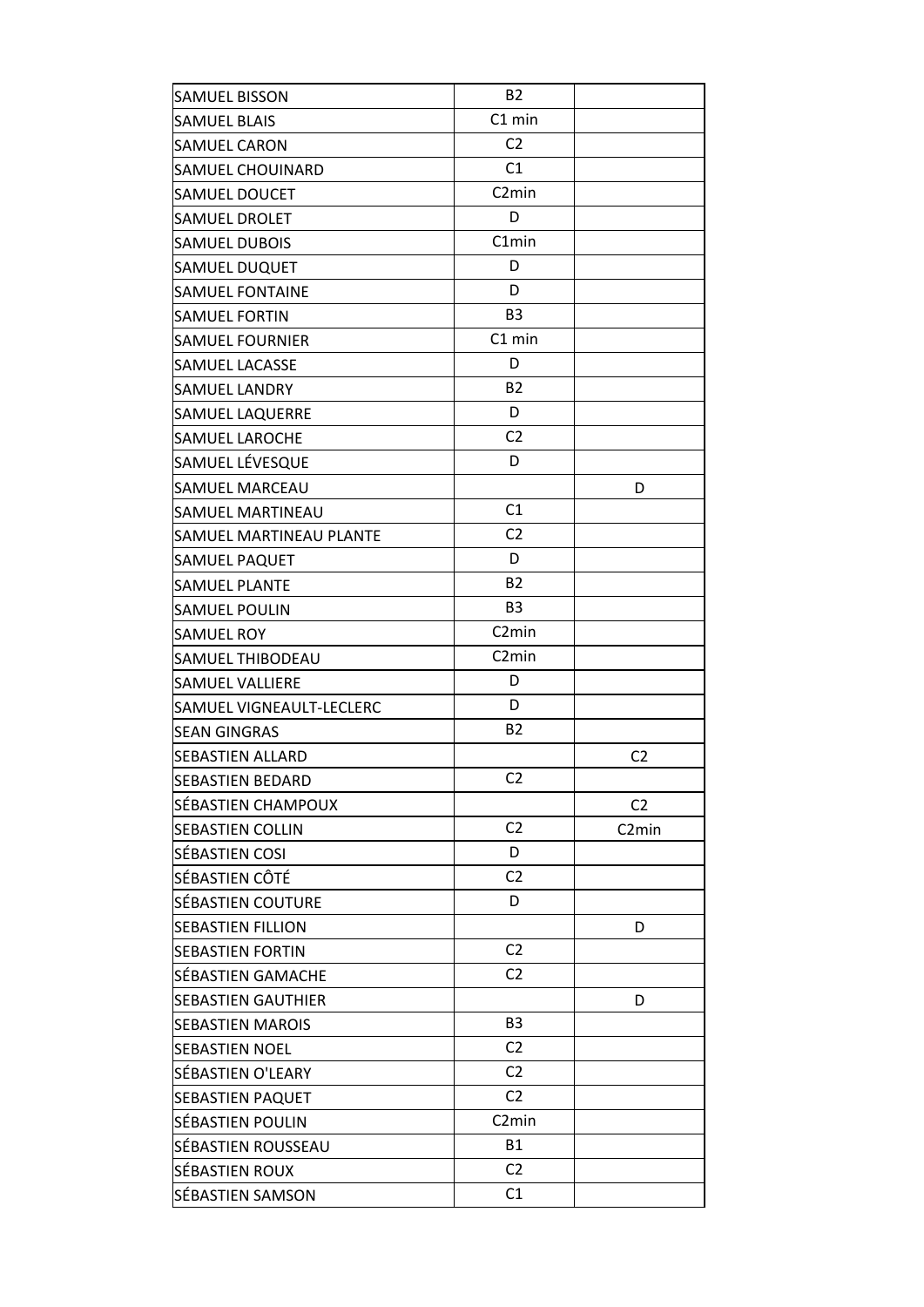| <b>SEBASTIEN SEVIGNY</b>    | C <sub>2</sub>     |                |
|-----------------------------|--------------------|----------------|
| <b>SERGE BERNARD DURAND</b> | C1                 |                |
| <b>SERGE GRENIER</b>        | D                  |                |
| <b>SERGE PERREAULT</b>      | C <sub>2</sub> min |                |
| <b>SIMON COOK</b>           | C <sub>2</sub>     |                |
| <b>SIMON DUFOUR</b>         | C <sub>2</sub> min |                |
| SIMON HOUDE-BEAUDET         | C <sub>2</sub> min | C <sub>2</sub> |
| <b>SIMON LAPRISE</b>        | B <sub>3</sub>     |                |
| <b>SIMON LAROCHE</b>        | C <sub>2</sub>     |                |
| <b>SIMON LEBLANC</b>        | C <sub>2</sub>     |                |
| <b>SIMON PLANTE</b>         |                    | C1             |
| <b>SIMON ROUSSEAU</b>       | C <sub>2</sub> min |                |
| <b>SIMON TESSIER</b>        | C <sub>2</sub>     |                |
| <b>SIMON VALLEE</b>         | C1min              |                |
| <b>STEEVE SIMARD</b>        |                    | D              |
| STÉPHANE BLANCHET           | B <sub>3</sub>     |                |
| STÉPHANE CÔTÉ               | C <sub>2</sub>     |                |
| <b>STEPHANE DION</b>        | D                  |                |
| <b>STÉPHANE FILLION</b>     | C <sub>2</sub>     |                |
| STÉPHANE HUPPÉ              | C1min              |                |
| STÉPHANE PAQUET             | C <sub>2</sub>     |                |
| <b>STEPHANE POIRIER</b>     | D                  |                |
| STÉPHANE RICHARD            | C1                 |                |
| <b>STEVE COTE</b>           | C <sub>2</sub>     |                |
| <b>STEVE MATTON</b>         | D                  |                |
| <b>STEVE PELLETIER</b>      | C1                 |                |
| <b>STEVEN BOUFFARD</b>      | C <sub>2</sub> min |                |
| <b>STEVEN CHAMPAGNE</b>     | C <sub>2</sub>     |                |
| <b>STEVEN DEBLOIS</b>       | C <sub>2</sub> min |                |
| <b>STEVEN LAROCHE</b>       | D                  |                |
| <b>STEVEN MICHAUD</b>       |                    | D              |
| <b>STEVEN MOREAU</b>        | C <sub>2</sub>     |                |
| <b>STEVEN ROUSSEAU</b>      | C <sub>2</sub>     |                |
| <b>STEVEN SAMSON</b>        | C <sub>2</sub>     |                |
| SYLVAIN BOSSÉ               | C <sub>2</sub>     |                |
| <b>SYLVAIN CAUX</b>         | C <sub>2</sub>     |                |
| <b>SYLVAIN SANSFACON</b>    | B <sub>3</sub>     |                |
| SYLVAIN VÉZINA              | D                  |                |
| <b>SYLVAIN VIDAL</b>        | D                  |                |
| <b>TCHAD LEMAY</b>          | C1                 |                |
| THIERRY MARTINEAU           | C <sub>1</sub>     |                |
| THOMAS BELLEAU              | <b>B1</b>          |                |
| THOMAS DUBÉ                 | C2                 |                |
| THOMAS DUBÉ                 | D                  |                |
| <b>THOMAS EVERS</b>         | D                  |                |
| <b>THOMAS GARNEAU</b>       | D                  |                |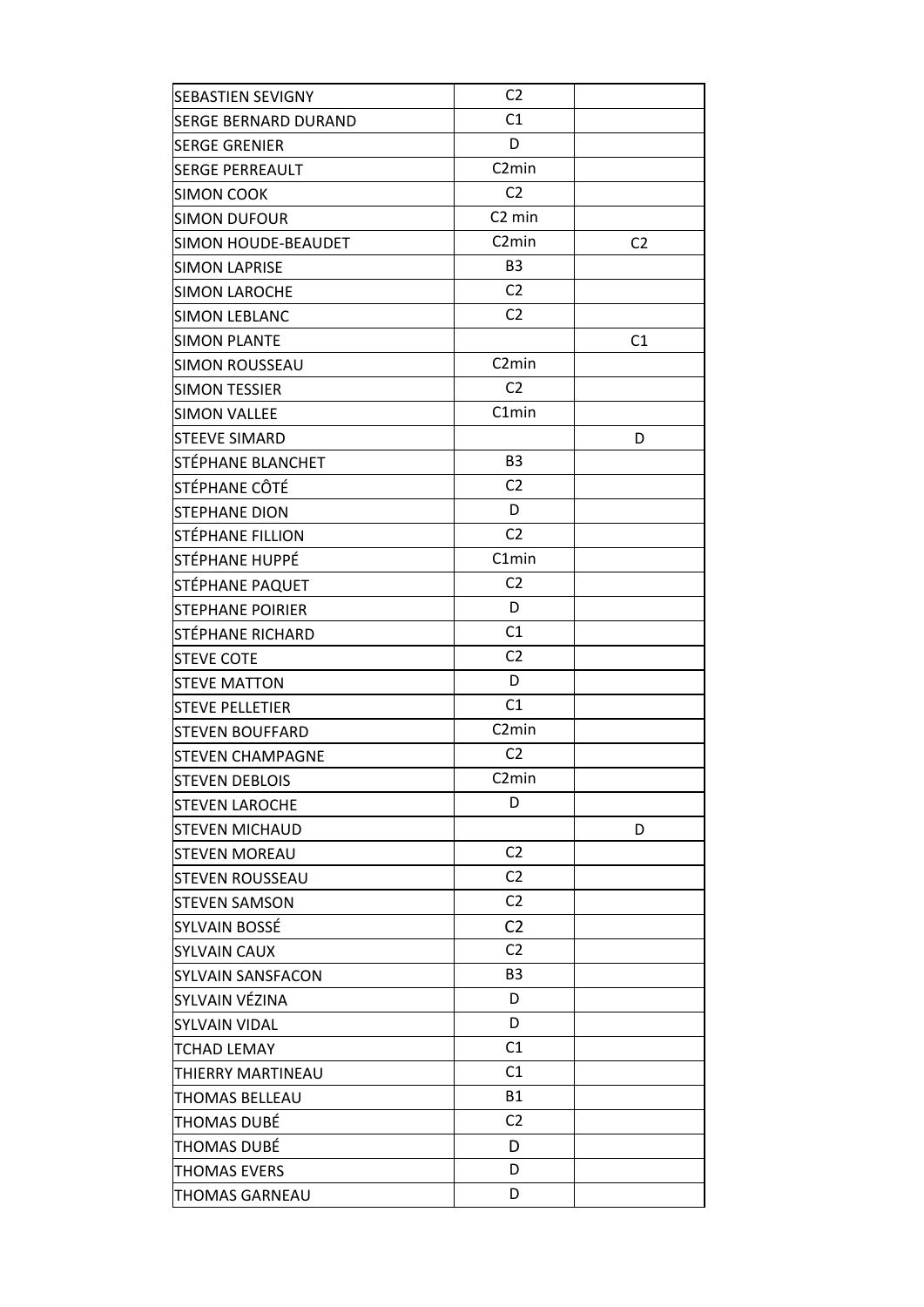| <b>THOMAS PERRY</b><br>D<br>C <sub>2</sub><br>THOMAS SIMONEAU<br>C <sub>2</sub><br>THOMAS ST-MAURICE<br>D<br>THOMAS TARDIF-LEROUX<br>C1min<br><b>THOMAS TURGEON</b><br>C1<br>THOMAS VERRET<br>C <sub>2</sub><br><b>TIMMY RICHARD</b><br>C1<br><b>TOBBY DUVAL</b><br>D<br><b>TOM ROBITAILLE</b><br>D<br><b>TOMMY BOUCHER</b><br>C1min<br>TOMMY CARDINAL<br><b>B2</b><br>TOMMY CROTEAU<br>C1<br><b>TOMMY DESROCHERS</b><br>D<br>TOMMY GIGUÈRE<br>C <sub>2</sub> min<br><b>TOMMY ROYER</b><br>D<br><b>TOMMY RUSSELL</b><br>C <sub>2</sub><br>TRISTAN BEAUDOIN<br>C <sub>2</sub><br><b>TRISTAN BRETON</b><br>D<br><b>TRISTAN EVERS LAQUERRE</b><br>C <sub>2</sub><br><b>TRISTAN GAGNON</b><br>TRISTAN LAVOIE<br>D<br>C <sub>2</sub><br><b>VINCENT BEAUMONT</b><br><b>VINCENT BÉLANGER</b><br>D<br>D<br><b>VINCENT BERGERON</b><br>C <sub>2</sub><br><b>VINCENT BLANCHET</b><br>C <sub>2</sub><br><b>VINCENT COTE</b><br><b>B2</b><br>VINCENT CROTEAU (DEKLOTB)<br>C <sub>2</sub><br>C <sub>2</sub><br>VINCENT CROTEAU (IRISH KINGS)<br>D<br><b>VINCENT DROLET</b><br>C1<br><b>VINCENT FRECHETTE</b><br>D<br><b>VINCENT GIRARD</b><br>C <sub>2</sub><br><b>VINCENT HAMEL HUARD</b><br>C <sub>2</sub><br><b>VINCENT LAFLAMME</b><br>C <sub>2</sub><br><b>VINCENT LAFLAMME</b><br>D<br><b>VINCENT LAROCQUE</b><br>C1<br><b>VINCENT LEPAGE</b><br>D<br>VINCENT MÉNARD<br>D<br><b>VINCENT MORENCY</b><br>D<br><b>VINCENT RAYMOND</b><br>C <sub>2</sub> min<br><b>VINCENT ROUSSEAU</b><br>C <sub>2</sub><br><b>VINCENT ROUSSY</b><br>C <sub>2</sub><br><b>VINCENT TANGUAY</b><br>B <sub>3</sub><br><b>VINCENT TURGEON</b><br>D<br>WILLIAM BÉLANGER<br>C <sub>2</sub><br>WILLIAM BERGERON (GROS CAVES) | THOMAS GUIMOND | C <sub>2</sub> |  |
|---------------------------------------------------------------------------------------------------------------------------------------------------------------------------------------------------------------------------------------------------------------------------------------------------------------------------------------------------------------------------------------------------------------------------------------------------------------------------------------------------------------------------------------------------------------------------------------------------------------------------------------------------------------------------------------------------------------------------------------------------------------------------------------------------------------------------------------------------------------------------------------------------------------------------------------------------------------------------------------------------------------------------------------------------------------------------------------------------------------------------------------------------------------------------------------------------------------------------------------------------------------------------------------------------------------------------------------------------------------------------------------------------------------------------------------------------------------------------------------------------------------------------------------------------------------------------------------------------------------------------------------------------------------------------------------------|----------------|----------------|--|
|                                                                                                                                                                                                                                                                                                                                                                                                                                                                                                                                                                                                                                                                                                                                                                                                                                                                                                                                                                                                                                                                                                                                                                                                                                                                                                                                                                                                                                                                                                                                                                                                                                                                                             |                |                |  |
|                                                                                                                                                                                                                                                                                                                                                                                                                                                                                                                                                                                                                                                                                                                                                                                                                                                                                                                                                                                                                                                                                                                                                                                                                                                                                                                                                                                                                                                                                                                                                                                                                                                                                             |                |                |  |
|                                                                                                                                                                                                                                                                                                                                                                                                                                                                                                                                                                                                                                                                                                                                                                                                                                                                                                                                                                                                                                                                                                                                                                                                                                                                                                                                                                                                                                                                                                                                                                                                                                                                                             |                |                |  |
|                                                                                                                                                                                                                                                                                                                                                                                                                                                                                                                                                                                                                                                                                                                                                                                                                                                                                                                                                                                                                                                                                                                                                                                                                                                                                                                                                                                                                                                                                                                                                                                                                                                                                             |                |                |  |
|                                                                                                                                                                                                                                                                                                                                                                                                                                                                                                                                                                                                                                                                                                                                                                                                                                                                                                                                                                                                                                                                                                                                                                                                                                                                                                                                                                                                                                                                                                                                                                                                                                                                                             |                |                |  |
|                                                                                                                                                                                                                                                                                                                                                                                                                                                                                                                                                                                                                                                                                                                                                                                                                                                                                                                                                                                                                                                                                                                                                                                                                                                                                                                                                                                                                                                                                                                                                                                                                                                                                             |                |                |  |
|                                                                                                                                                                                                                                                                                                                                                                                                                                                                                                                                                                                                                                                                                                                                                                                                                                                                                                                                                                                                                                                                                                                                                                                                                                                                                                                                                                                                                                                                                                                                                                                                                                                                                             |                |                |  |
|                                                                                                                                                                                                                                                                                                                                                                                                                                                                                                                                                                                                                                                                                                                                                                                                                                                                                                                                                                                                                                                                                                                                                                                                                                                                                                                                                                                                                                                                                                                                                                                                                                                                                             |                |                |  |
|                                                                                                                                                                                                                                                                                                                                                                                                                                                                                                                                                                                                                                                                                                                                                                                                                                                                                                                                                                                                                                                                                                                                                                                                                                                                                                                                                                                                                                                                                                                                                                                                                                                                                             |                |                |  |
|                                                                                                                                                                                                                                                                                                                                                                                                                                                                                                                                                                                                                                                                                                                                                                                                                                                                                                                                                                                                                                                                                                                                                                                                                                                                                                                                                                                                                                                                                                                                                                                                                                                                                             |                |                |  |
|                                                                                                                                                                                                                                                                                                                                                                                                                                                                                                                                                                                                                                                                                                                                                                                                                                                                                                                                                                                                                                                                                                                                                                                                                                                                                                                                                                                                                                                                                                                                                                                                                                                                                             |                |                |  |
|                                                                                                                                                                                                                                                                                                                                                                                                                                                                                                                                                                                                                                                                                                                                                                                                                                                                                                                                                                                                                                                                                                                                                                                                                                                                                                                                                                                                                                                                                                                                                                                                                                                                                             |                |                |  |
|                                                                                                                                                                                                                                                                                                                                                                                                                                                                                                                                                                                                                                                                                                                                                                                                                                                                                                                                                                                                                                                                                                                                                                                                                                                                                                                                                                                                                                                                                                                                                                                                                                                                                             |                |                |  |
|                                                                                                                                                                                                                                                                                                                                                                                                                                                                                                                                                                                                                                                                                                                                                                                                                                                                                                                                                                                                                                                                                                                                                                                                                                                                                                                                                                                                                                                                                                                                                                                                                                                                                             |                |                |  |
|                                                                                                                                                                                                                                                                                                                                                                                                                                                                                                                                                                                                                                                                                                                                                                                                                                                                                                                                                                                                                                                                                                                                                                                                                                                                                                                                                                                                                                                                                                                                                                                                                                                                                             |                |                |  |
|                                                                                                                                                                                                                                                                                                                                                                                                                                                                                                                                                                                                                                                                                                                                                                                                                                                                                                                                                                                                                                                                                                                                                                                                                                                                                                                                                                                                                                                                                                                                                                                                                                                                                             |                |                |  |
|                                                                                                                                                                                                                                                                                                                                                                                                                                                                                                                                                                                                                                                                                                                                                                                                                                                                                                                                                                                                                                                                                                                                                                                                                                                                                                                                                                                                                                                                                                                                                                                                                                                                                             |                |                |  |
|                                                                                                                                                                                                                                                                                                                                                                                                                                                                                                                                                                                                                                                                                                                                                                                                                                                                                                                                                                                                                                                                                                                                                                                                                                                                                                                                                                                                                                                                                                                                                                                                                                                                                             |                |                |  |
|                                                                                                                                                                                                                                                                                                                                                                                                                                                                                                                                                                                                                                                                                                                                                                                                                                                                                                                                                                                                                                                                                                                                                                                                                                                                                                                                                                                                                                                                                                                                                                                                                                                                                             |                |                |  |
|                                                                                                                                                                                                                                                                                                                                                                                                                                                                                                                                                                                                                                                                                                                                                                                                                                                                                                                                                                                                                                                                                                                                                                                                                                                                                                                                                                                                                                                                                                                                                                                                                                                                                             |                |                |  |
|                                                                                                                                                                                                                                                                                                                                                                                                                                                                                                                                                                                                                                                                                                                                                                                                                                                                                                                                                                                                                                                                                                                                                                                                                                                                                                                                                                                                                                                                                                                                                                                                                                                                                             |                |                |  |
|                                                                                                                                                                                                                                                                                                                                                                                                                                                                                                                                                                                                                                                                                                                                                                                                                                                                                                                                                                                                                                                                                                                                                                                                                                                                                                                                                                                                                                                                                                                                                                                                                                                                                             |                |                |  |
|                                                                                                                                                                                                                                                                                                                                                                                                                                                                                                                                                                                                                                                                                                                                                                                                                                                                                                                                                                                                                                                                                                                                                                                                                                                                                                                                                                                                                                                                                                                                                                                                                                                                                             |                |                |  |
|                                                                                                                                                                                                                                                                                                                                                                                                                                                                                                                                                                                                                                                                                                                                                                                                                                                                                                                                                                                                                                                                                                                                                                                                                                                                                                                                                                                                                                                                                                                                                                                                                                                                                             |                |                |  |
|                                                                                                                                                                                                                                                                                                                                                                                                                                                                                                                                                                                                                                                                                                                                                                                                                                                                                                                                                                                                                                                                                                                                                                                                                                                                                                                                                                                                                                                                                                                                                                                                                                                                                             |                |                |  |
|                                                                                                                                                                                                                                                                                                                                                                                                                                                                                                                                                                                                                                                                                                                                                                                                                                                                                                                                                                                                                                                                                                                                                                                                                                                                                                                                                                                                                                                                                                                                                                                                                                                                                             |                |                |  |
|                                                                                                                                                                                                                                                                                                                                                                                                                                                                                                                                                                                                                                                                                                                                                                                                                                                                                                                                                                                                                                                                                                                                                                                                                                                                                                                                                                                                                                                                                                                                                                                                                                                                                             |                |                |  |
|                                                                                                                                                                                                                                                                                                                                                                                                                                                                                                                                                                                                                                                                                                                                                                                                                                                                                                                                                                                                                                                                                                                                                                                                                                                                                                                                                                                                                                                                                                                                                                                                                                                                                             |                |                |  |
|                                                                                                                                                                                                                                                                                                                                                                                                                                                                                                                                                                                                                                                                                                                                                                                                                                                                                                                                                                                                                                                                                                                                                                                                                                                                                                                                                                                                                                                                                                                                                                                                                                                                                             |                |                |  |
|                                                                                                                                                                                                                                                                                                                                                                                                                                                                                                                                                                                                                                                                                                                                                                                                                                                                                                                                                                                                                                                                                                                                                                                                                                                                                                                                                                                                                                                                                                                                                                                                                                                                                             |                |                |  |
|                                                                                                                                                                                                                                                                                                                                                                                                                                                                                                                                                                                                                                                                                                                                                                                                                                                                                                                                                                                                                                                                                                                                                                                                                                                                                                                                                                                                                                                                                                                                                                                                                                                                                             |                |                |  |
|                                                                                                                                                                                                                                                                                                                                                                                                                                                                                                                                                                                                                                                                                                                                                                                                                                                                                                                                                                                                                                                                                                                                                                                                                                                                                                                                                                                                                                                                                                                                                                                                                                                                                             |                |                |  |
|                                                                                                                                                                                                                                                                                                                                                                                                                                                                                                                                                                                                                                                                                                                                                                                                                                                                                                                                                                                                                                                                                                                                                                                                                                                                                                                                                                                                                                                                                                                                                                                                                                                                                             |                |                |  |
|                                                                                                                                                                                                                                                                                                                                                                                                                                                                                                                                                                                                                                                                                                                                                                                                                                                                                                                                                                                                                                                                                                                                                                                                                                                                                                                                                                                                                                                                                                                                                                                                                                                                                             |                |                |  |
|                                                                                                                                                                                                                                                                                                                                                                                                                                                                                                                                                                                                                                                                                                                                                                                                                                                                                                                                                                                                                                                                                                                                                                                                                                                                                                                                                                                                                                                                                                                                                                                                                                                                                             |                |                |  |
|                                                                                                                                                                                                                                                                                                                                                                                                                                                                                                                                                                                                                                                                                                                                                                                                                                                                                                                                                                                                                                                                                                                                                                                                                                                                                                                                                                                                                                                                                                                                                                                                                                                                                             |                |                |  |
|                                                                                                                                                                                                                                                                                                                                                                                                                                                                                                                                                                                                                                                                                                                                                                                                                                                                                                                                                                                                                                                                                                                                                                                                                                                                                                                                                                                                                                                                                                                                                                                                                                                                                             |                |                |  |
|                                                                                                                                                                                                                                                                                                                                                                                                                                                                                                                                                                                                                                                                                                                                                                                                                                                                                                                                                                                                                                                                                                                                                                                                                                                                                                                                                                                                                                                                                                                                                                                                                                                                                             |                |                |  |
|                                                                                                                                                                                                                                                                                                                                                                                                                                                                                                                                                                                                                                                                                                                                                                                                                                                                                                                                                                                                                                                                                                                                                                                                                                                                                                                                                                                                                                                                                                                                                                                                                                                                                             |                |                |  |
|                                                                                                                                                                                                                                                                                                                                                                                                                                                                                                                                                                                                                                                                                                                                                                                                                                                                                                                                                                                                                                                                                                                                                                                                                                                                                                                                                                                                                                                                                                                                                                                                                                                                                             |                |                |  |
|                                                                                                                                                                                                                                                                                                                                                                                                                                                                                                                                                                                                                                                                                                                                                                                                                                                                                                                                                                                                                                                                                                                                                                                                                                                                                                                                                                                                                                                                                                                                                                                                                                                                                             |                |                |  |
|                                                                                                                                                                                                                                                                                                                                                                                                                                                                                                                                                                                                                                                                                                                                                                                                                                                                                                                                                                                                                                                                                                                                                                                                                                                                                                                                                                                                                                                                                                                                                                                                                                                                                             |                |                |  |
|                                                                                                                                                                                                                                                                                                                                                                                                                                                                                                                                                                                                                                                                                                                                                                                                                                                                                                                                                                                                                                                                                                                                                                                                                                                                                                                                                                                                                                                                                                                                                                                                                                                                                             |                |                |  |
|                                                                                                                                                                                                                                                                                                                                                                                                                                                                                                                                                                                                                                                                                                                                                                                                                                                                                                                                                                                                                                                                                                                                                                                                                                                                                                                                                                                                                                                                                                                                                                                                                                                                                             |                |                |  |
|                                                                                                                                                                                                                                                                                                                                                                                                                                                                                                                                                                                                                                                                                                                                                                                                                                                                                                                                                                                                                                                                                                                                                                                                                                                                                                                                                                                                                                                                                                                                                                                                                                                                                             |                |                |  |